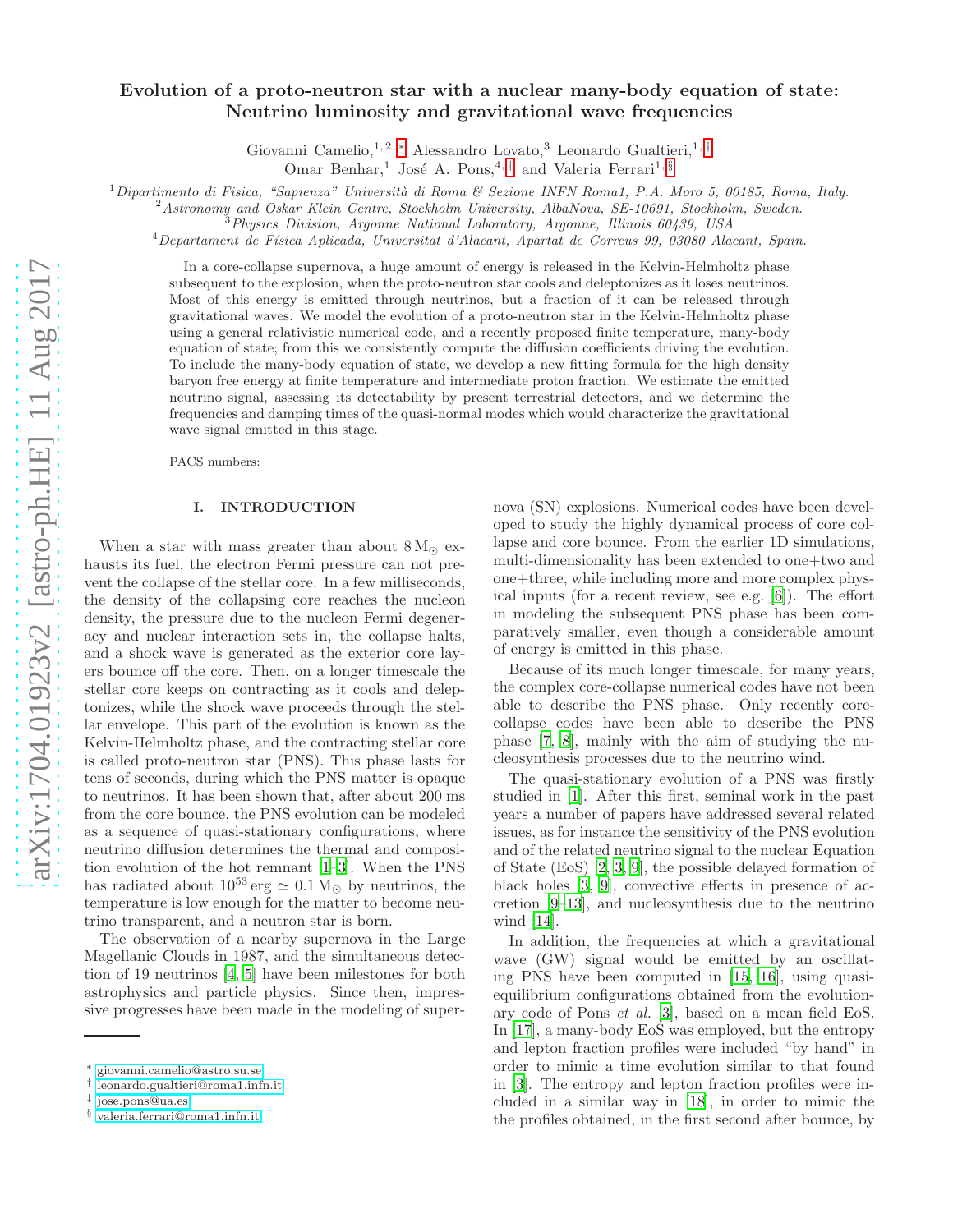numerical core-collapse simulations. However, the EoSs they employed (such as that of Lattimer and Swesty [\[19\]](#page-21-15)) are more appropriate to describe the core-collapse phase than the PNS evolution. We remark that, up to now, finite temperature, many-body nuclear dynamics have not been included in a consistent way (i.e., accounting for the modifications in the neutrino cross sections) in PNS evolution.

In this paper we describe the results of a new PNS evolutionary code and a formula that allows to fit a general nucleonic EoS at finite temperature, as the recently proposed many-body EoS of [\[20,](#page-21-16) [21\]](#page-21-17). Using this code and three different EoSs (among which, the many-body EoS proposed in [\[20,](#page-21-16) [21](#page-21-17)]), we study the PNS evolution during the Kelvin-Helmholtz phase. We estimate the neutrino luminosity, and compute the frequencies and damping times of the PNS quasi-normal modes (QNMs), which characterize the emitted GW signal.

The work is organized as follows. In Sec. [II](#page-1-0) we describe the nucleonic EoSs adopted in this paper and a new nucleonic fitting formula for the free energy. In Sec. [III](#page-5-0) we describe how we compute the diffusion coefficient, and show how do we effectively describe the baryon singleparticle spectra by means of effective masses and singleparticle potentials. In Sec. [IV](#page-7-0) we show the results of our evolutionary code, and discuss how the relevant quantities, which describe the stellar structure and the neutrino luminosity, change in time. We also determine the neutrino signal in the Super-Kamiokande III detector for our models. In Sec. [V](#page-14-0) we describe the computation of the QNM frequencies and damping times, and we discuss how the first QNMs change as the PNS evolve. We derive a relation between the frequencies of the fundamental mode and of the first pressure mode, and the mean stellar density. In Sec. [VI](#page-16-0) we draw our conclusions. In Appendix [A](#page-18-0) we provide the details of the fitting procedure of the nucleonic EoS; in Appendix [B](#page-18-1) we discuss the convergence of our PNS code and justify some of the approximations made; in Appendix [C](#page-21-18) we tabulate the frequencies and damping times of the QNMs of the stellar configurations we consider.

Unless otherwise stated, we set to unity the speed of light, the Boltzmann constant, and the gravitational constant  $c = k_B = G = 1$ . The "microscopic" masses, like the bare and effective masses of neutron and proton, are given in MeV. The "macroscopic" masses, that is, the PNS baryon and gravitational masses, are given in terms of the Sun mass  $M_{\odot}$ . We include the rest mass in the chemical potential and in the energy density.

## <span id="page-1-0"></span>II. THE EQUATION OF STATE

In this paper we compare three different finitetemperature nucleonic EoSs: a mean field EoS, GM3 [\[22](#page-21-19), [23\]](#page-21-20); a nuclear many-body EoS, CBF-EI, obtained using the correlated basis function theory [\[20,](#page-21-16) [21\]](#page-21-17); and a model based on the extrapolation from the measured nuclear properties, LS-bulk [\[19\]](#page-21-15). In all EoSs the leptonic part consists of a Fermi gas of non-interacting electrons, positrons and neutrinos of all flavours, where neutrinos are treated as massless particles. The baryonic part consists of an interacting Fermi gas of protons and neutrons. We neglect the Coulomb force between protons (which is screened by the electrons), we assume chargeindependent nuclear interactions, and the proton and neutron bare masses are set equal,  $m_p \equiv m_n$ . Since we are interested in the evolution of a proto-neutron star, pasta phases or a solid crust are not included in our model. We have checked a posteriori that this approximation is justified, since the PNS temperature is always above the critical temperature for the formation of alpha particles, with the exception of the end of the cooling phase, when this approximation is no longer accurate in the region near the stellar surface (see Appendix [B 3\)](#page-20-0).

In the GM3 EoS, baryons—described by quantum fields—interact through the exchange of bosons (the  $\sigma$ ,  $\omega$  and  $\rho$  mesons). The resulting equations of motion are solved in the mean field approximation, which amounts to treating mesons as classical fields. The LS-bulk EoS, specifically designed to be easily implemented in stellar collapse simulations, is based on a dynamical model constrained by nuclear phenomenology, and correspond to the bulk part of the Lattimer and Swesty [\[19](#page-21-15)] EoS. The CBF-EI EoS (that stands for "Correlated Basis Functions – Effective Interaction") has been obtained within nonrelativistic many-body theory, using a realistic nuclear Hamiltonian, which includes the Argonne  $v'_6$  and the Urbana IX nuclear potentials. The formalism of correlated basis functions and the cluster expansion technique have been used to devise an effective nucleon-nucleon potential, which includes the effects of both two- and threenucleon forces, as well as nuclear correlations. This effective potential is well behaved and allows to describe both cold and hot matter, at arbitrary proton fraction at the Hartree-Fock level.

It is easy and fast to compute the GM3 and LSbulk EoSs during the simulation. Conversely, due to their heavy computational cost, this procedure cannot be adopted for many-body EoSs (like CBF-EI). Therefore, one should resort either to an interpolation, or to a fit. Since we are studying the evolution of a PNS, we would need thermodynamical consistency and continuity of the second order derivatives of the free energy [\[24\]](#page-22-0). It is difficult to interpolate a table in a thermodynamically consistent way, because in a PNS the EoS is characterized by three independent variables (see below). Therefore, to describe the baryon interaction we will find, and use, a fitting formula.

#### A. Thermodynamical relations

The first law of thermodynamics can be written in terms of an infinitesimal variation of  $f$ , the free energy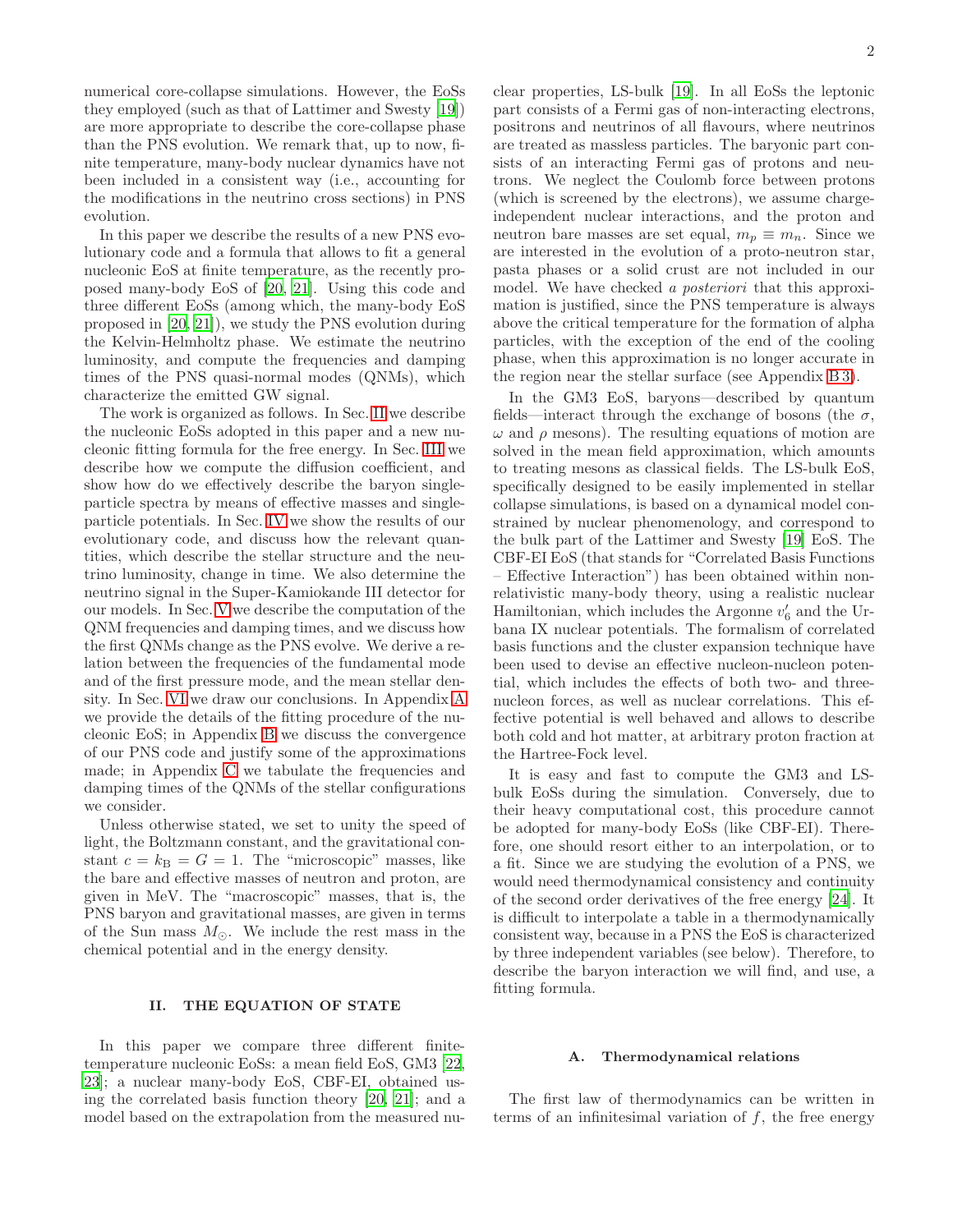per baryon, as

$$
df = -sdT + \frac{P}{n_{\rm B}^2}dn_{\rm B} + \sum_{i} \mu_i dY_i, \qquad (1)
$$

with

$$
P = n_{\rm B}^2 \frac{\partial f}{\partial n_{\rm B}}\bigg|_{T,\{Y_i\}},\tag{2}
$$

$$
s = -\frac{\partial f}{\partial T}\Big|_{n_{\rm B}, \{Y_i\}}, \tag{3}
$$

$$
\mu_i = \left. \frac{\partial f}{\partial Y_i} \right|_{T, n_{\text{B}}, \{Y_{j \neq i}\}}, \tag{4}
$$

where  $s$  is the entropy per baryon,  $P$  the pressure,  $T$  the temperature,  $n_B$  the baryon number density,  $\mu_i$  and  $Y_i$ are the chemical potential of particle  $i$  and its particle fraction (i.e., the number of particles  $i$  per baryon) respectively. Note that  $f \equiv e - Ts$ , e being the energy per baryon. In the following we will also use the energy density  $\epsilon \equiv en_B$ . We remark that we include the rest mass in the energy and in the free energy, and therefore the chemical potentials include the rest mass.

Since the number fractions  ${Y_i}$  are not independent variables, one should consider the equation

<span id="page-2-1"></span>
$$
\mu_i = \left. \frac{\partial (n_\text{B} f)}{\partial n_i} \right|_{T, \{n_{j \neq i}\}}, \tag{5}
$$

rather than Eq. [\(4\)](#page-2-0). If only neutrons and protons are present, Eq. [\(5\)](#page-2-1) gives

$$
\mu_p = f_B + \frac{P_B}{n_B} + (1 - Y_p) \frac{\partial f_B}{\partial Y_p} \bigg|_{T, n_B},
$$
\n(6)

$$
\mu_n = f_B + \frac{P_B}{n_B} - Y_p \frac{\partial f_B}{\partial Y_p} \bigg|_{T, n_B},\tag{7}
$$

where the subscript B means that we are considering only the baryon part of the EoS.

### <span id="page-2-4"></span>B. Baryon free energy fitting formula

In this section we shall discuss a fitting formula for the interacting part of the baryon free energy; we remark that all thermodynamical quantities can be obtained in terms of partial derivatives of the free energy. We shall not consider here the kinetic part, which is the standard fermionic free energy (see Sec. [II C\)](#page-3-0), and the leptonic free energy, which will also be discussed in Sec. [II C.](#page-3-0) In the following, the superscripts  $I$  and  $K$  refer to the interacting and kinetic parts of the thermodynamical quantities, respectively:

$$
f_{\rm B}(Y_p, T, n_{\rm B}) = f_{\rm B}^K(Y_p, T, n_{\rm B}) + f_{\rm B}^I(Y_p, T, n_{\rm B}).
$$
 (8)

To begin with, we discuss the dependency of  $f_B^I$  on the proton fraction  $Y_p$ . In a zero-temperature EoS, the baryon free energy coincides with the baryon energy  $e_{\text{B}}$ . Its dependence on  $Y_p$  is well approximated [\[25\]](#page-22-1) by

$$
e_{\rm B}^I(Y_p, T=0) = e_{\rm SNM}^I + (1 - 2Y_p)^2 (e_{\rm PNM}^I - e_{\rm SNM}^I)
$$
  
= 
$$
4Y_p(1 - Y_p)e_{\rm SNM}^I + (1 - 2Y_p)^2 e_{\rm PNM}^I, \quad (9)
$$

where  $e_{\text{SNM}}^I = e_{\text{B}}^I(Y_p = 1/2, T = 0)$  and  $e_{\text{PNM}}^I = e_{\text{B}}^I(Y_p = 1/2, T = 0)$  $0, T = 0$  are the baryon interacting energies of the symmetric (SNM) and pure neutron matter (PNM), respectively, at zero-temperature.

<span id="page-2-0"></span>Following [\[26](#page-22-2)], we assume that finite-temperature effects do not modify the functional dependency of  $f_B^I$  on the proton fraction, i.e.

<span id="page-2-2"></span>
$$
f_{\rm B}^{I}(Y_p, T, n_{\rm B}) = 4Y_p(1 - Y_p)f_{\rm SNM}^{I}(T, n_{\rm B}) + (1 - 2Y_p)^2 f_{\rm PNM}^{I}(T, n_{\rm B}), \qquad (10)
$$

where  $f_{\text{SNM}}^I$  and  $f_{\text{PNM}}^I$  are the baryon interacting free energies per baryon for symmetric and pure neutron matter. We verify the accuracy of this assumption a *posteriori*: for given values of temperature and baryon density, the difference between the interacting baryon free energy and the quadratic fit in  $Y_p$  is  $\leq 0.02 \,\text{MeV}$  for the GM3 EoS and  $\leq 0.05 \,\text{MeV}$  for the CBF-EI EoS, to be compared with an interacting baryon free energy on the order of  $\sim 10 \,\text{MeV}.$ 

We now discuss the dependency of the interacting part of the baryon free energy on the temperature and on the baryon number density, i.e. the fitting formulae of symmetric and pure neutron matter,  $f_{\text{SNM}}^I(T, n_{\text{B}})$  and  $f_{\text{PNM}}^I(T, n_{\text{B}})$ , appearing in Eq. [\(10\)](#page-2-2). In the literature, there is no generally accepted fitting formula for these functions [\[19](#page-21-15), [26](#page-22-2)[–29\]](#page-22-3). In order to perform our evolutionary numerical simulations, we need a fitting formula which is accurate in a wide density range, extending from  $n_{\rm B} \lesssim 0.5 \text{ fm}^{-3}$  to  $n_{\rm B} \gtrsim 0.001 \text{ fm}^{-3}$  relevant for the core and the crust of the star, respectively. Therefore, we can not use the fitting formula of [\[26\]](#page-22-2), which is only accurate for large densities. Moreover, we need a free energy with continuous second-order derivatives. Finally, the following constraints have to be fulfilled: (i)  $s \to 0$  as  $T \to 0$ ; (ii) in the low density limit the EoS must tend to that of a free gas, i.e.,  $f_B^I \rightarrow 0$ ,  $s_B^I \rightarrow 0$ , and  $P_B^I \rightarrow 0$ , as  $n_{\rm B} \rightarrow 0$ . Under these conditions, in the range of temperatures and densities considered (see Appendix [A\)](#page-18-0), we find that a good trade-off between number of parameters and precision of the fit is given by the following polynomial fitting formula:

<span id="page-2-3"></span>
$$
f_j^I(n_B, T) = a_{1,j}n_B + a_{2,j}n_B^2 + a_{3,j}n_B^3 + a_{4,j}n_B^4 +
$$
  

$$
n_B T^2(a_{5,j} + a_{6,j}T + a_{7,j}n_B + a_{8,j}n_BT),
$$
 (11)

where  $j = \{SNM; PNM\}$ . We have performed the fit [\(10\)](#page-2-2), [\(11\)](#page-2-3) for the EoSs GM3 and CBF-EI. The details of the fitting procedure, and the values of the coefficients  $a_{n,i}$ , for these two EoSs are given in Appendix [A.](#page-18-0) For the LSbulk EoS we have used the analytical expression given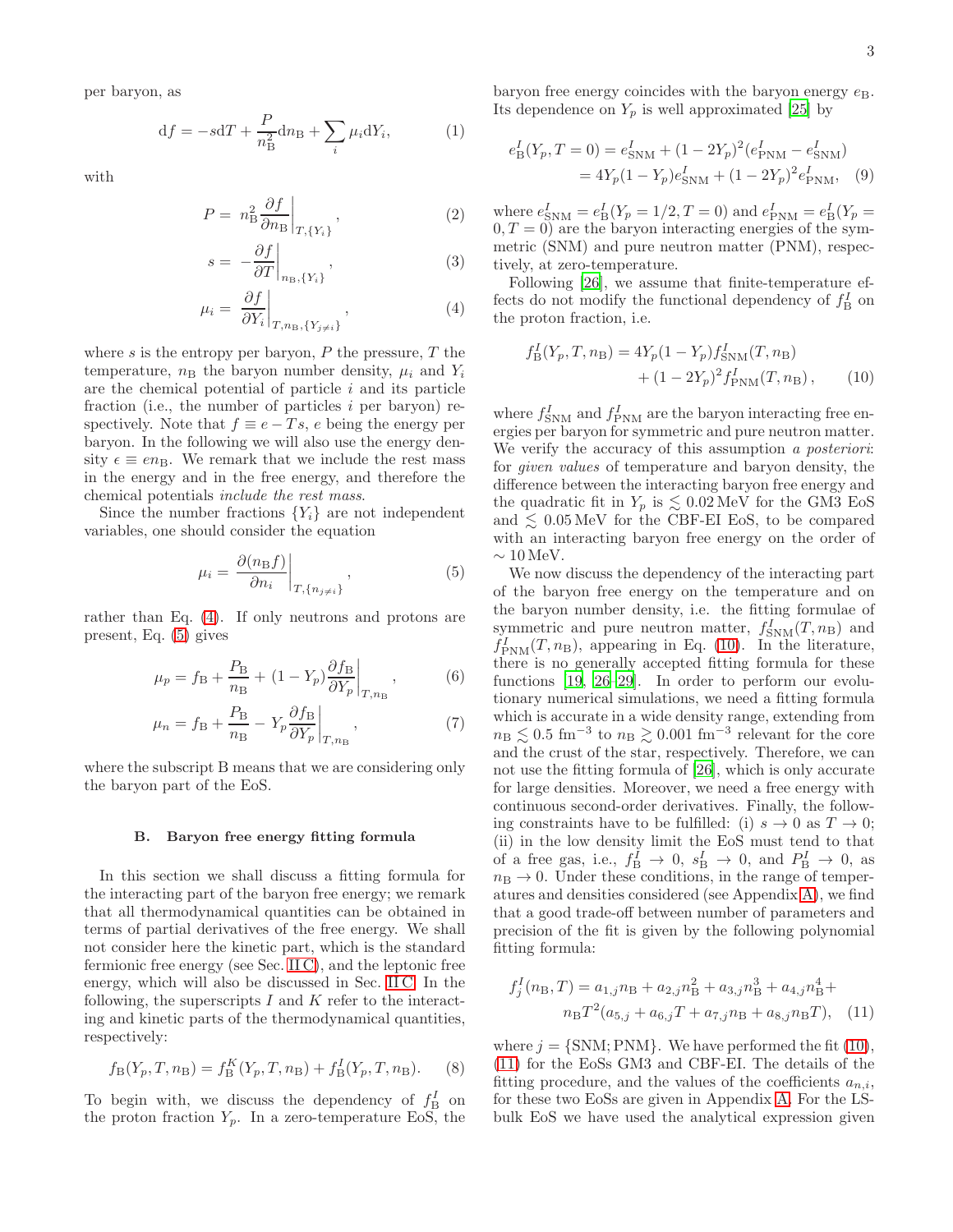

<span id="page-3-1"></span>FIG. 1.  $T = 0$  mass-radius diagrams for the three EoSs considered in this work.

in [\[19](#page-21-15)],

$$
f_{\rm B}^I = [a + 4bY_p(1 - Y_p)]n_{\rm B} + cn_{\rm B}^{\delta} - Y_p \Delta_m , \qquad (12)
$$

with

$$
\delta = 1.260,
$$
  
\n
$$
a = -711.0 \,\text{MeV fm}^3,
$$
  
\n
$$
b = -107.1 \,\text{MeV fm}^3,
$$
  
\n
$$
c = 934.6 \,\text{MeV fm}^{3\delta},
$$
  
\n
$$
\Delta_m = 0 \,\text{MeV}.
$$
 (13)

This choice of parameters corresponds to a binding energy BE =  $-16 \text{ MeV}$ , a saturation density  $n_s$  =  $0.155 \,\mathrm{fm}^{-3}$ , an incompressibility at saturation  $K_s$  = 220 MeV, a symmetry energy parameter at saturation  $S_v = 29.3 \,\text{MeV}$ , and a vanishing neutron-proton mass difference  $\Delta_m$ . As a comparison, the GM3 EoS has  $n_s = 0.153 \,\text{fm}^{-3}$ ,  $BE = -16.3 \,\text{MeV}$ ,  $K_s = 240 \,\text{MeV}$ ,  $S_v = 32.5 \,\text{MeV}$ , and  $\Delta_m = 0$  [\[23\]](#page-21-20); the CBF-EI EoS has  $n_s = 0.16 \,\text{fm}^{-3}$ ,  $BE \simeq -11 \,\text{MeV}$ ,  $K_s = 180 \,\text{MeV}$ ,  $S_v = 30 \,\text{MeV}$ , and a vanishing *bare* neutron-proton mass difference (conversely, the proton and neutron effective masses are different and change with density, temperature and composition). In Fig. [1](#page-3-1) we show the mass-radius diagram for cold neutron stars for the three EoSs. To generate them, we have computed the zero-temperature EoSs at beta equilibrium, considering both muons and electrons. The CBF-EI EoS has been linearly extrapolated in the logarithms of  $P$ ,  $n<sub>B</sub>$ , and  $\epsilon$  for densities higher than  $n_B = 0.48 \,\mathrm{fm}^{-3}$ , enforcing causality  $(c_s \leq 1)$ . This is necessary to describe the central region of stars with a gravitational mass  $M \gtrsim 1.64 M_{\odot}$ , corresponding to a baryonic mass  $M_b \gtrsim 1.84 M_{\odot}$ . The maximum mass for GM3 and LS-bulk is  $M_{\text{max}} \simeq 2.02 M_{\odot}$ , while for CBF-EI we get  $M_{\text{max}} \simeq 2.34 M_{\odot}$ .

## <span id="page-3-0"></span>C. Numerical implementation of the complete EoS

In Sec. [II B](#page-2-4) we discussed the interacting part of the baryon EoS (composed of protons  $p$  and neutrons  $n$ ). In addition, for the baryon kinetic part and for electrons and positrons we have adopted the EoS of free fermions given in [\[30,](#page-22-4) [31](#page-22-5)], and for the three neutrino families the EoS of free massless fermions given in [\[19\]](#page-21-15) [Eqns. (C.1) and  $(C.3)$ . The thermodynamical quantities of the *i*-th lepton are given in terms of the temperature and of the corresponding chemical potential  $\mu_i$ .

During the PNS evolution other particles are expected to appear, like hyperons, muons, and tauons. Since we are mostly interested in comparing how mean-field and many-body EoSs affect the PNS evolution, we have focused on nucleons (many-body EoSs have been developed mainly for nucleons). Moreover, we do not include muons or tauons (as done also in [\[1,](#page-21-0) [3\]](#page-21-1)), since a consistent treatment of these particles would considerably increase the complexity of the transport scheme.

The PNS structure and the transport equations (Sec. [IV A\)](#page-7-1) suggest to use as independent variables the pressure  $P$ , the entropy per baryon  $s$ , and the electron lepton fraction  $Y_L \equiv Y_e + Y_\nu$ , where  $Y_e \equiv Y_{e^-} - Y_{e^+}$  and  $Y_{\nu} = Y_{\nu_e} - Y_{\bar{\nu}_e}$ . To determine the different thermodynamical quantities of the complete EoS in terms of these variables, we use a Newton-Raphson cycle, in which we exploit the fitting formula discussed in Sec. [II B](#page-2-4) for the baryonic interacting quantities, along with the leptonic EoS mentioned above, and we assume charge neutrality  $Y_e \equiv Y_{e^-} - Y_{e^+} = Y_p$ , beta equilibrium

<span id="page-3-3"></span>
$$
\mu_{\nu_e} = \mu_p - \mu_n + \mu_{e^-}, \qquad (14)
$$

and the requirement that muon and tau neutrinos are not trapped:

$$
\mu_{\nu_{\mu}} = \mu_{\nu_{\tau}} = 0, \tag{15}
$$

$$
\mu_{\bar{\nu}_{\{e,\mu,\tau\}}} = -\mu_{\nu_{\{e,\mu,\tau\}}} \,.
$$
\n(16)

It is easy to obtain the GM3 quantities by directly solving the corresponding mean-field equations. For this reason, we have used GM3 as a benchmark for the fitting procedure of the baryon free energy.

## <span id="page-3-2"></span>D. EoSs comparison

In this Subsection we compare the features of the three EoSs, and the accuracy of our fit for the baryon free energy, by considering three cases: (i)  $Y_L = 0.4$  and  $s =$ 1, (ii)  $Y_{\nu} \equiv Y_{\nu_e} = 0$  and  $s = 2$  (corresponding to the end of the deleptonization phase), and (iii)  $Y_{\nu} \equiv Y_{\nu_e} = 0$  and  $T = 5 \,\text{MeV}$  (which is the condition in most of the star at the end of our simulations, i.e., toward the end of the cooling phase).

In Fig. [2](#page-4-0) we compare the behaviour of the EoS GM3 (continuous line), GM3-fit obtained using the fitting formula (crosses), LS-bulk (dashed line), and CBF-EI (dotdashed line). We plot the pressure, the energy density,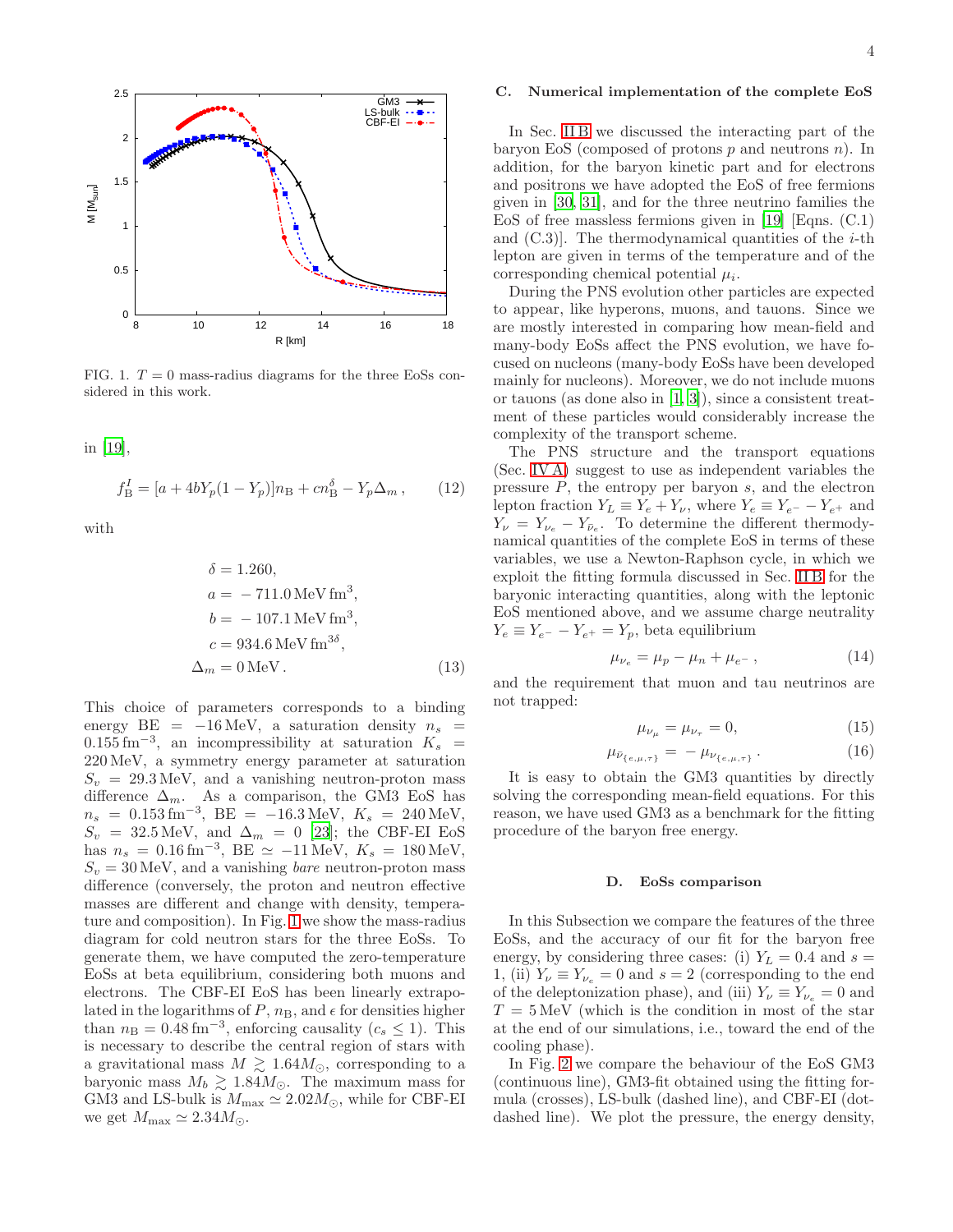

<span id="page-4-0"></span>FIG. 2. The pressure (upper panels), the energy density (middle panels), and the speed of sound (bottom panels) are plotted versus the baryon number density for the EoSs considered in this paper, and for different values of selected parameters (cases (i)-(iii) described in Sec. [II D\)](#page-3-2). The black solid line refers to the GM3 EoS determined by solving numerically the mean-field equations, the black crosses to the GM3 EoS determined through the fit and the procedure described in Sec. [II C,](#page-3-0) the blue dashed line to the LS-bulk EoS, and the red dot-dashed line to the CBF-EI EoS.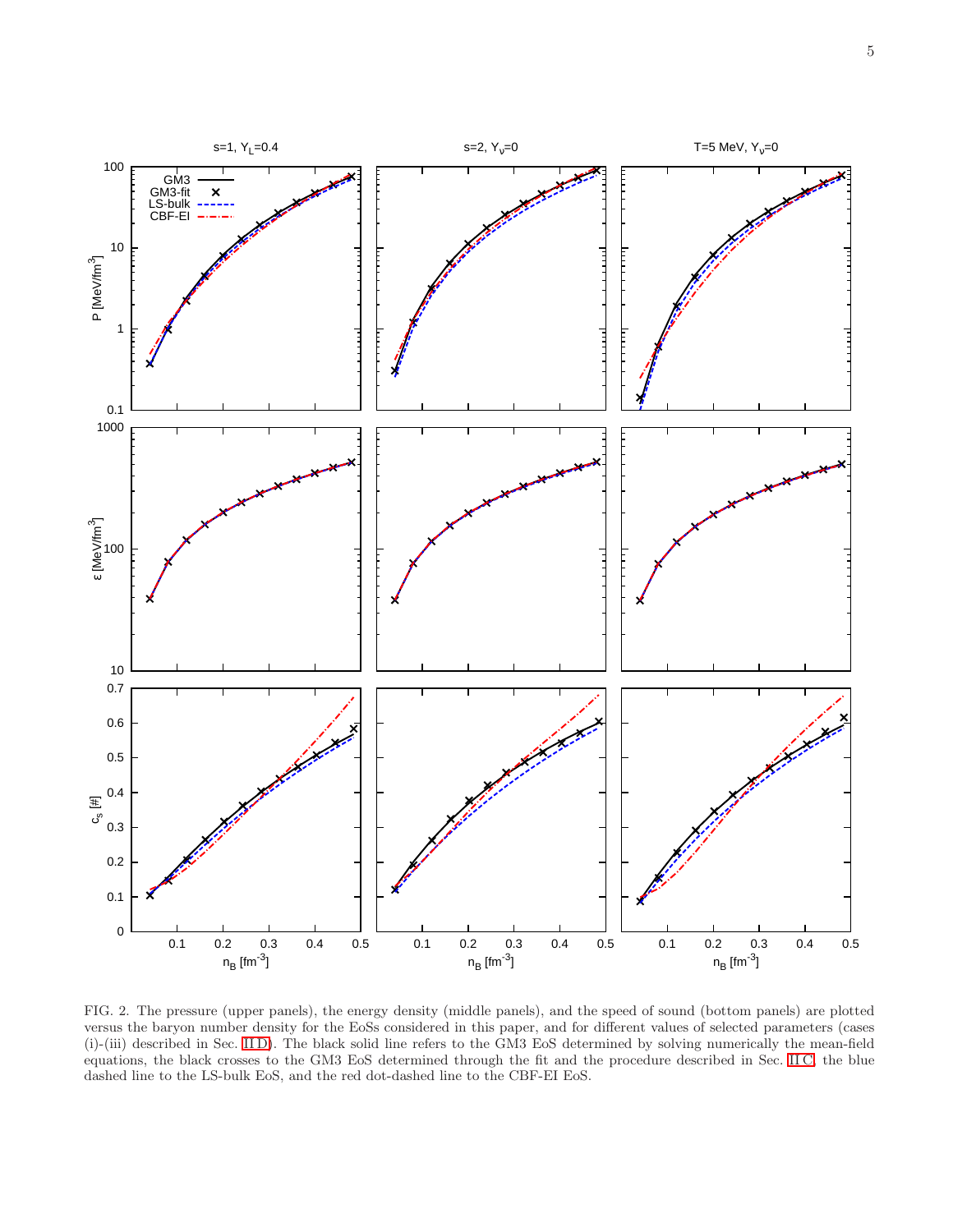

<span id="page-5-1"></span>FIG. 3. Comparison among the three EoSs considered in this paper in the three cases described in Sec. [II D.](#page-3-2) In the left and central plots we show the temperature and in the right plot we show the entropy per baryon. Colors and line-styles are as in Fig. [2.](#page-4-0)

and the sound speed,  $c_s$ , as functions of the baryon number density, for the cases (i)-(iii) discussed above. Fig. [2](#page-4-0) clearly shows that GM3-fit reproduces the behaviour of GM3 EoS.

As already noted by Pons et al. [\[3](#page-21-1)], the pressure and the energy density in the three cases have a similar dependence on the number density, since they mainly depend on the baryon interaction and degeneracy, rather than on temperature. At the saturation density  $n_s$  (whose exact value is slightly different for the three EoSs, but is in the range  $n_s = 0.15$ -0.16 fm<sup>-3</sup>), the sound speed is slightly larger (lower) for the EoS with larger (lower) incompressibility parameter  $K_s$ . At high baryon density, the sound speed of the CBF-EI EoS is larger than that of the LSbulk and GM3 EoSs: this is due to a well-know problem of the many-body EoSs, which violate causality at very high density. However, in the regime of interest for this paper, this unphysical behaviour can safely be neglected.

In Fig. [3](#page-5-1) we plot the temperature versus  $n_B$  for  $Y_L$  = 0.4 and  $s = 1$ , and  $Y_{\nu} \equiv Y_{\nu_e} = 0$  and  $s = 2$  (left and central panels) and the entropy per baryon for  $Y_{\nu} \equiv Y_{\nu_e} = 0$ and  $T = 5 \,\text{MeV}$  (right panel). From the right panel we see that, at a fixed temperature, GM3 reaches a given value of the entropy for a baryon density lower than that of LS-bulk and higher than that of CBF-EI. This behaviour may be traced back to the fact that particles in the GM3 EoS are less correlated than in the CBF-EI EoS, and more correlated than in the LS-bulk EoS. Therefore, the CBF-EI describes a "more ordered" nuclear matter than GM3 and the entropy is lower. The left and central panels of Fig. [3,](#page-5-1) where we plot the temperature for fixed values of the entropy, show that CBF-EI is hotter than GM3, which is hotter than LS-bulk. As in Fig. [2,](#page-4-0) the GM3-fit reproduces the behaviour of GM3 EoS.

### <span id="page-5-0"></span>III. NEUTRINO DIFFUSION COEFFICIENTS

## <span id="page-5-7"></span><span id="page-5-6"></span><span id="page-5-5"></span><span id="page-5-4"></span>A. The equations

The diffusion coefficients  $D_2$ ,  $D_3$ ,  $D_4$  employed in the PNS evolution (Sec. [IV\)](#page-7-0) are given in [\[3\]](#page-21-1):

$$
D_2 = D_2^{\nu_e} + D_2^{\bar{\nu}_e},\tag{17}
$$

$$
D_3 = D_3^{\nu_e} - D_3^{\bar{\nu}_e},\tag{18}
$$

<span id="page-5-3"></span>
$$
D_4 = D_4^{\nu_e} + D_4^{\bar{\nu}_e} + 4D_4^{\nu_\mu},\tag{19}
$$

$$
D_n^{\nu_i} = \int_0^\infty x^n \lambda_{\text{tot}}^{\nu_i}(\omega) f^{\nu_i}(\omega) (1 - f^{\nu_i}(\omega)) dx, \quad (20)
$$

$$
\lambda_{\text{tot}}^{\nu_i}(\omega) = \left(\sum_{j \in \text{reactions}} \frac{\sigma_j^{\nu_i}(\omega)}{V}\right)^{-1},\tag{21}
$$

where  $f^{\nu_i}(\omega) = [1 + \exp((\omega - \mu_{\nu_i})/T)]^{-1}$  and  $\lambda_{\text{tot}}^{\nu_i}(\omega)$  are the distribution function<sup>[1](#page-5-2)</sup> and the total mean free path of a  $\nu_i$  neutrino of energy  $\omega$ , respectively, and  $x = \omega/T$ . The  $\nu_i$  neutrino cross section of the j-th reaction is denoted with  $\sigma_j^{\nu_i}$ . All quantities depend upon the temperature and the particle chemical potentials, which are determined by the underlying EoS.

To determine the  $\sigma_j^{\nu_i}$  we adopt the mean-field approach of [\[32\]](#page-22-6) [Eq. (82)] that accounts for in-medium effects, including the scattering of all neutrino types on electrons, protons, and neutrons, and the absorption of electron neutrinos and electron anti-neutrinos on neutrons and

<span id="page-5-2"></span><sup>&</sup>lt;sup>1</sup> Here we set  $\hbar = 1$  and assume that integrals are normalized as in [\[3,](#page-21-1) [32\]](#page-22-6).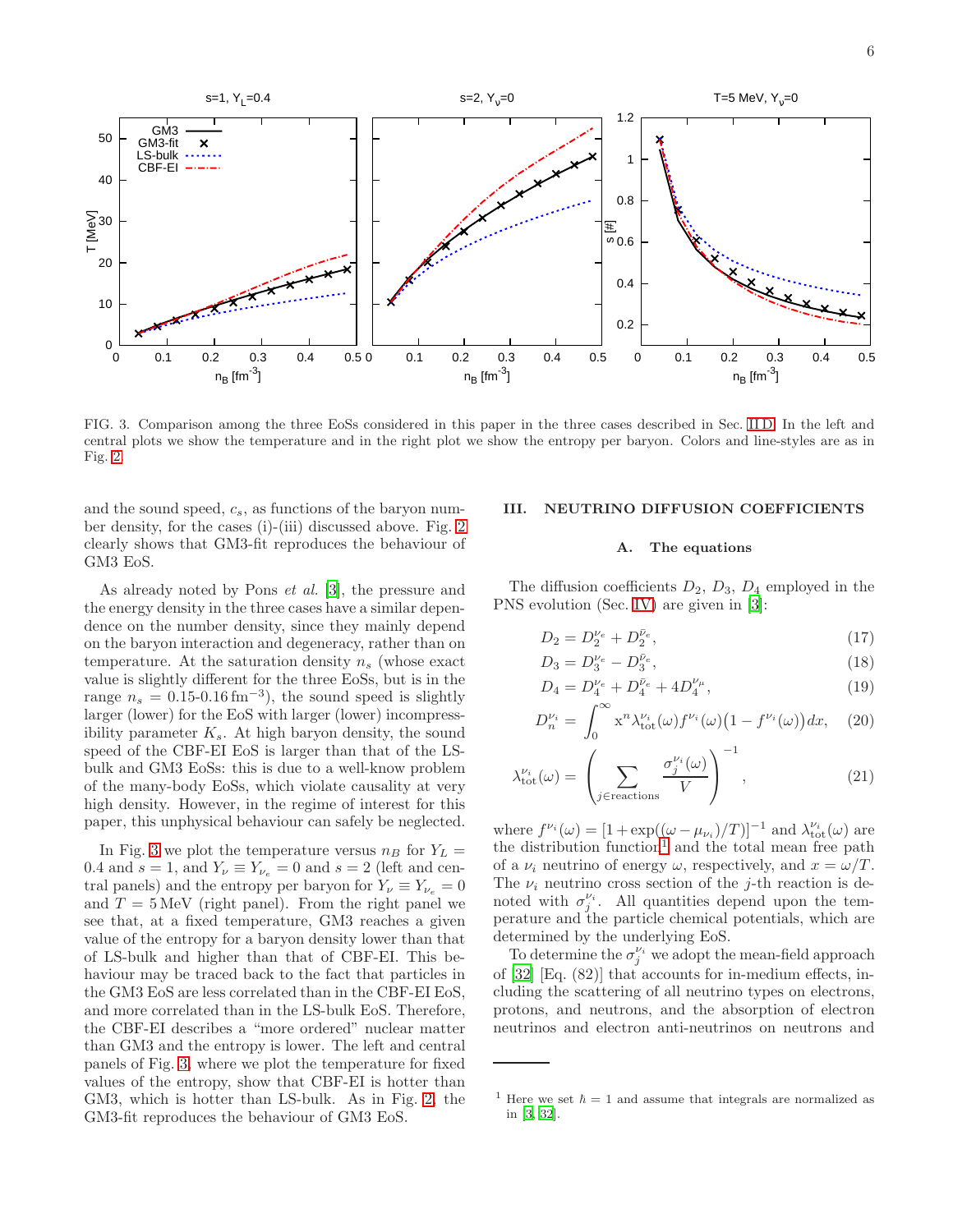$$
\nu_i + n \rightleftharpoons \nu_i + n,\tag{22}
$$

$$
\nu_i + p \rightleftharpoons \nu_i + p,\tag{23}
$$

$$
\nu_i + e^- \rightleftharpoons \nu_i + e^-, \tag{24}
$$

$$
\nu_e + n \rightleftharpoons e^- + p,\tag{25}
$$

$$
\bar{\nu}_e + p \rightleftharpoons e^+ + n. \tag{26}
$$

Furthermore, we assume that the cross-sections of all non-electronic neutrinos coincide with that of muon neutrinos. We do not include nucleon-nucleon Bremsstrahlung [\[33\]](#page-22-7).

## B. Effective masses and single-particle potentials

Identifying single-particle properties in interacting systems involves non trivial conceptual difficulties. However, due to translation invariance, in infinite matter single-particle states are labeled by the momentum  $\bf{k}$ , and the corresponding spectrum can be unambiguously identified. Within the non-relativistic many body theory, the spectrum of an interacting particle can be expressed as

$$
\mathcal{E}(k) = m + \frac{k^2}{2m} + U(k) , \qquad (27)
$$

where  $k = |\mathbf{k}|$  and  $U(k)$  is the momentum-dependent single-particle potential.

A widely used parametrization of  $\mathcal{E}(k)$  is given in terms of momentum-independent effective mass  $m^*$  and singleparticle potential U

<span id="page-6-0"></span>
$$
\mathcal{E}(k) \simeq m + \frac{k^2}{2m^*} + U \tag{28}
$$

Since the baryonic contributions to the mean free paths and diffusion coefficients are mostly given by particles whose energies are close to the particle chemical potential, it is convenient to determine  $m^*$  and U from the behaviour of the spectrum near the Fermi momentum

$$
\frac{1}{m_i^*} = \frac{1}{k_F} \frac{\partial \mathcal{E}_i}{\partial k}(k_F),\tag{29}
$$

$$
U_i = \mathcal{E}_i(k_F) - \frac{k_F^2}{2m_i^*} - m,
$$
 (30)

where  $i = (\{p; n\}, Y_p, T, n_b)$ .

Within the CBF-EI approach  $\mathcal{E}(k)$  has been obtained at the Hartree-Fock level using the same effective potential employed for the calculation of the EoS. Therefore, the effective masses and the single-particle potentials are consistent with the EoS.

Eq. [\(28\)](#page-6-0) can be easily generalized to the relativistic case

<span id="page-6-1"></span>
$$
\mathcal{E}(k) = \sqrt{k^2 + m^{*2}} + U^*,\tag{31}
$$

where we have introduced  $U^* = U - m^* + m$ . To treat the neutrino transport for the CBF-EI EoS consistently with that of the GM3 and LS-bulk EoSs, we compute the neutrino diffusion coefficients using Eq. [\(31\)](#page-6-1) and the effective masses and single-particle potentials given in Eqs. [\(29\)](#page-6-2) and [\(30\)](#page-6-3).

We have verified that this approach reproduces, for the CBF-EI EoS, the correct baryon densities within  $\sim 10\%$ at saturation density[2](#page-6-4) . This is important, because the neutrino mean free path [Eq. [\(21\)](#page-5-3)] is an "intensive" quantity, and it depends on the baryon distribution functions. A discrepancy on the baryon densities  $n<sub>B</sub>$  and the proton fraction  $Y_p$  would yield diffusion coefficients computed at wrong values of  $n_\text{B}$  and  $Y_p$ .

This applies also to the LS-bulk EoS, for which we have assumed that the baryon effective masses are equal to the neutron bare mass. To satisfy the aforementioned constraint (that the effective spectrum description yields the correct baryon density and proton fraction), we use a non vanishing single-particle potential given by

$$
U_i^* = \mu_i^I = \mu_i - \mu_i^K,
$$
\n(32)

where  $i = \{p; n\}, \mu$  is the chemical potential, and  $\mu^I$ and  $\mu^{K}$  are the interacting and free part of the particle chemical potential, respectively.

## <span id="page-6-5"></span>C. Numerical implementation

The neutrino diffusion coefficients are evaluated in the PNS evolution code by linear interpolation of a threedimensional table, evenly spaced in  $Y_{\nu}$  (the neutrino number fraction),  $T$ , and  $n<sub>B</sub>$ . The table has been produced consistently with the underlying EoS, in the following way. We have first solved the EoS using the method described in Sec. [II C,](#page-3-0) obtaining the proton fraction  $Y_p$  as function of  $Y_{\nu}$ , T, and  $n_{\rm B}$ . The proton and neutron chemical potentials, effective masses, and the single-particle potentials for the GM3-fit and CBF-EI EoSs have been obtained by linear interpolation of a table evenly spaced in  $Y_p$ , T, and  $n_B$ . From these quantities, we determine the neutrino cross-sections, and finally the neutrino diffusion coefficients [Eqs.  $(17)-(20)$  $(17)-(20)$ ].

#### <span id="page-6-6"></span>D. EoS comparison

<span id="page-6-3"></span><span id="page-6-2"></span>In Fig [4](#page-8-0) we plot the neutrino diffusion coefficient  $D_2$ , the electron neutrino scattering mean free path, and the baryon effective masses in the three cases described in Sec. [II D.](#page-3-2) The incident neutrino energy which we have

<span id="page-6-4"></span><sup>2</sup> The other baryon EoS quantities cannot be recovered from the baryonic spectrum as one should account also for the meson contributions. This is true also for the GM3 EoS, for which the description in term of effective spectrum is exact.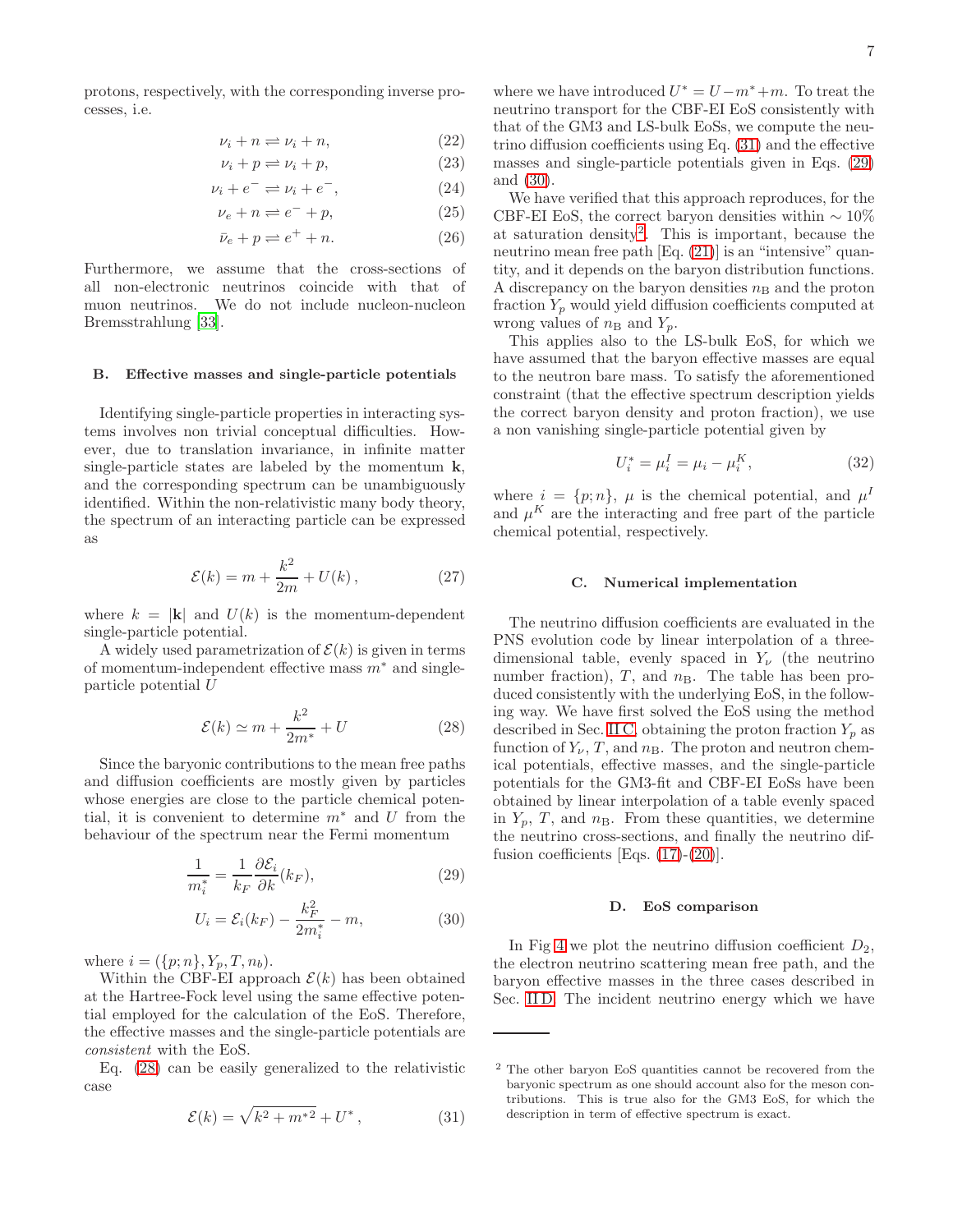used to compute the neutrino mean free path is  $E_{\nu_e}$  =  $\max(\mu_{\nu_e}, \pi T)$ . To understand the role of the interactions and of finite temperature in the neutrino diffusion, we consider their effects on the baryon distribution function. To fix ideas, let us consider the distribution function of a non-relativistic fermion gas,

$$
f(k) = \frac{1}{h^3} \left( 1 + e^{\frac{k^2}{2m^*T} - \frac{\mu - U - m}{T}} \right)^{-1}, \tag{33}
$$

If one decreases the temperature  $T$  or effective mass  $m^*$ , f approaches a Heaviside function, whereas increasing  $T$ or m<sup>∗</sup> it becomes smoother. Because of the Pauli principle, at lower temperatures T and effective masses  $m^*$ lower energy neutrinos can interact only with particles near the Fermi sphere, and therefore the mean free paths and diffusion coefficients increase. Conversely, a greater temperature and effective mass imply that the mean free paths and the diffusion coefficients are smaller. The scattering mean free paths reflect the temperature dependence of the three EoSs: when the matter is hotter, the scattering is more effective (cf. lower plots of Fig. [3\)](#page-5-1). At equal temperature, the interaction is more effective when the effective mass is greater. The behavior of the diffusion coefficient  $D_2$  results from a complex interplay between scattering and absorption, for which the effective masses and single particle potentials play an important role. The comparison between the diffusion coefficient  $D_2$ for the three EoSs suggests that towards the end of the cooling phase (in which the thermodynamical conditions are roughly similar to those in the right plots of Fig. [4\)](#page-8-0), the CBF-EI star evolves faster than the other EoSs.

As in Figs. [2](#page-4-0) and [3,](#page-5-1) GM3-fit (for which the baryon spectra effective parameters are determined by table interpolation, Sec. [III C\)](#page-6-5) reproduces the results of the GM3 EoS.

## <span id="page-7-0"></span>IV. PNS EVOLUTION

## <span id="page-7-1"></span>A. The equations

We developed a numerical code to model the PNS evolution. Our code is similar to that of Pons et al. [\[3\]](#page-21-1): it is energy averaged (the neutrino distribution function has been assumed Fermi-Dirac and in thermal equilibrium with matter), general relativistic (we include GR consistently both in the stellar structure and in the neutrino transport), spherically symmetric (the stellar structure is determined by integrating the TOV equations), and flux limited (we use the diffusion approximation and apply a flux limiter to preserve causality in the optically thin regions near the border). Since we want to focus on how the EoS affects the evolution and the gravitational wave emission, we do not include convection in our simulations (see e.g.[\[10\]](#page-21-21) for a PNS simulation including convection with the mixing length theory) nor accretion [\[9](#page-21-8), [11](#page-21-22)[–13\]](#page-21-9), that are both present in this phase. The spacetime metric

is

 $\frac{1}{\epsilon}$ 

<span id="page-7-8"></span>
$$
ds^{2} = -e^{2\phi}dt^{2} + e^{2\lambda}dr^{2} + r^{2}d\Omega, \qquad (34)
$$

where  $\phi$  and  $\lambda$  are metric functions that depend on the radius r, t is the time for an observer at infinity, and  $d\Omega$ is the element of solid angle.

The stellar structure, at each timestep, is given by the TOV equations,

<span id="page-7-4"></span>
$$
\frac{\mathrm{d}r}{\mathrm{d}a} = \frac{1}{4\pi r^2 n_{\mathrm{B}} \mathrm{e}^{\lambda}},\tag{35}
$$

$$
\frac{\mathrm{d}m}{\mathrm{d}a} = \frac{\epsilon}{n_{\mathrm{B}}\mathrm{e}^{\lambda}},\tag{36}
$$

$$
\frac{\mathrm{d}\phi}{\mathrm{d}a} = \frac{\mathrm{e}^{\lambda}}{4\pi r^4 n_\mathrm{B}} (m + 4\pi r^3 P),\tag{37}
$$

$$
\frac{\mathrm{d}P}{\mathrm{d}a} = -(\epsilon + P) \frac{\mathrm{e}^{\lambda}}{4\pi r^4 n_\mathrm{B}} (m + 4\pi r^3 P),\qquad(38)
$$

where  $r$  is the radius,  $m$  is the gravitational mass at radius r, a is the enclosed baryon number at radius r,  $\epsilon$ is the total energy density (matter plus neutrino energy density), and the metric function  $\lambda$  is given by

<span id="page-7-6"></span><span id="page-7-5"></span>
$$
e^{-\lambda} = \sqrt{1 - \frac{2m}{r}}.\tag{39}
$$

The neutrino diffusion equations are [\[3,](#page-21-1) [34\]](#page-22-8)

$$
F_{\nu} = -\frac{e^{-\lambda}e^{-\phi}T^2}{6\pi\hbar^3} \left( D_3 \frac{\partial (T e^{\phi})}{\partial r} + (T e^{\phi}) D_2 \frac{\partial \eta}{\partial r} \right), \quad (40)
$$

$$
H_{\nu} = -\frac{e^{-\lambda}e^{-\phi}T^3}{6\pi\hbar^3} \left(D_4 \frac{\partial (T e^{\phi})}{\partial r} + (T e^{\phi})D_3 \frac{\partial \eta}{\partial r}\right), \quad (41)
$$

<span id="page-7-7"></span><span id="page-7-3"></span>
$$
\frac{\partial Y_L}{\partial t} + \frac{\partial (e^{\phi} 4\pi r^2 F_{\nu})}{\partial a} = 0, \quad (42)
$$

$$
T\frac{\partial s}{\partial t} + \mu_{\nu_e} \frac{\partial Y_L}{\partial t} + e^{-\phi} \frac{(e^{2\phi} 4\pi r^2 H_{\nu})}{\partial a} = 0, \quad (43)
$$

where  $F_{\nu}$  and  $H_{\nu}$  are the neutrino number and energy<sup>[3](#page-7-2)</sup> fluxes, respectively,  $\eta = \mu_{\nu_e}/T$  is the electron neutrino degeneracy, and the diffusion coefficients  $D_2$ ,  $D_3$ , and  $D_4$ are given by Eqs. [\(17\)](#page-5-4), [\(18\)](#page-5-6), and [\(19\)](#page-5-7).  $Y_L \equiv Y_e + Y_\nu =$  $Y_{e-} + Y_{\nu_e} - Y_{e+} - Y_{\bar{\nu}_e}$  is the *total* electron lepton fraction. Previous PNS studies have found that the beta equi-

librium does occur almost everywhere in the star during the evolution [\[1,](#page-21-0) [3](#page-21-1)]. Therefore, to additionally simplify

$$
\frac{\partial e_{\nu}}{\partial t} - \frac{P_{\nu}}{n_{\text{B}}} \frac{\partial n_{\text{B}}}{\partial t} + e^{-\phi} \frac{(e^{2\phi} 4\pi r^2 H_{\nu})}{\partial a} = + e^{\phi} \frac{S_E}{n_{\text{B}}},\qquad(44)
$$

$$
\frac{\partial e_{matter}}{\partial t} - \frac{P_{matter}}{n_{\rm B}} \frac{\partial n_{\rm B}}{\partial t} = -e^{\phi} \frac{S_E}{n_{\rm B}},\qquad(45)
$$

<span id="page-7-2"></span><sup>3</sup> Eq. [\(43\)](#page-7-3) is derived from the sum of the transport equations for the neutrino and matter energy,

where  $S_E$  is the energy and momentum integrated source term for the energy [\[3\]](#page-21-1).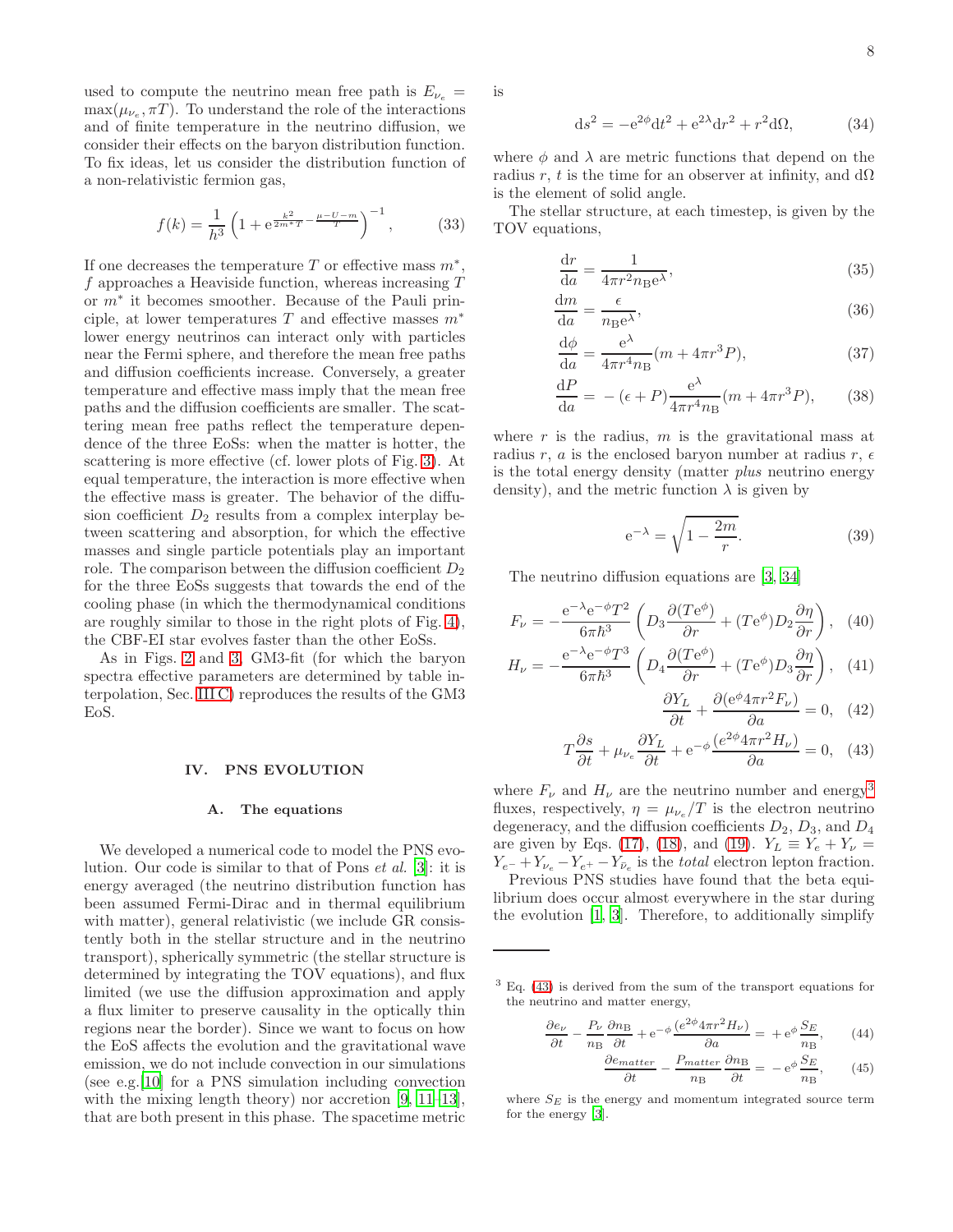

<span id="page-8-0"></span>FIG. 4. Comparison between the diffusion coefficient  $D_2$  (upper panel), the electron neutrino scattering mean free paths [middle panel, the neutrino incoming energy is  $E_{\nu_e} = \max(\mu_{\nu_e}, \pi T)$ , and the baryon effective masses,  $m^*/m_n$  (lower panel) for the three EoSs considered in this paper in the three cases described in Sec. [II D.](#page-3-2) For the GM3 EoS, the effective masses of proton and neutron are identical [\[22](#page-21-19), [23\]](#page-21-20). We do not show the LS-bulk EoS effective masses, since we have set them equal to the bare ones,  $m^*_{\{p,n\}}/m_n = 1$ . Colors and line-styles are as in Fig. [2,](#page-4-0) apart for the line-styles in the lower panel, where the CBF-EI proton (neutron) effective masses are dotted (double-dashed).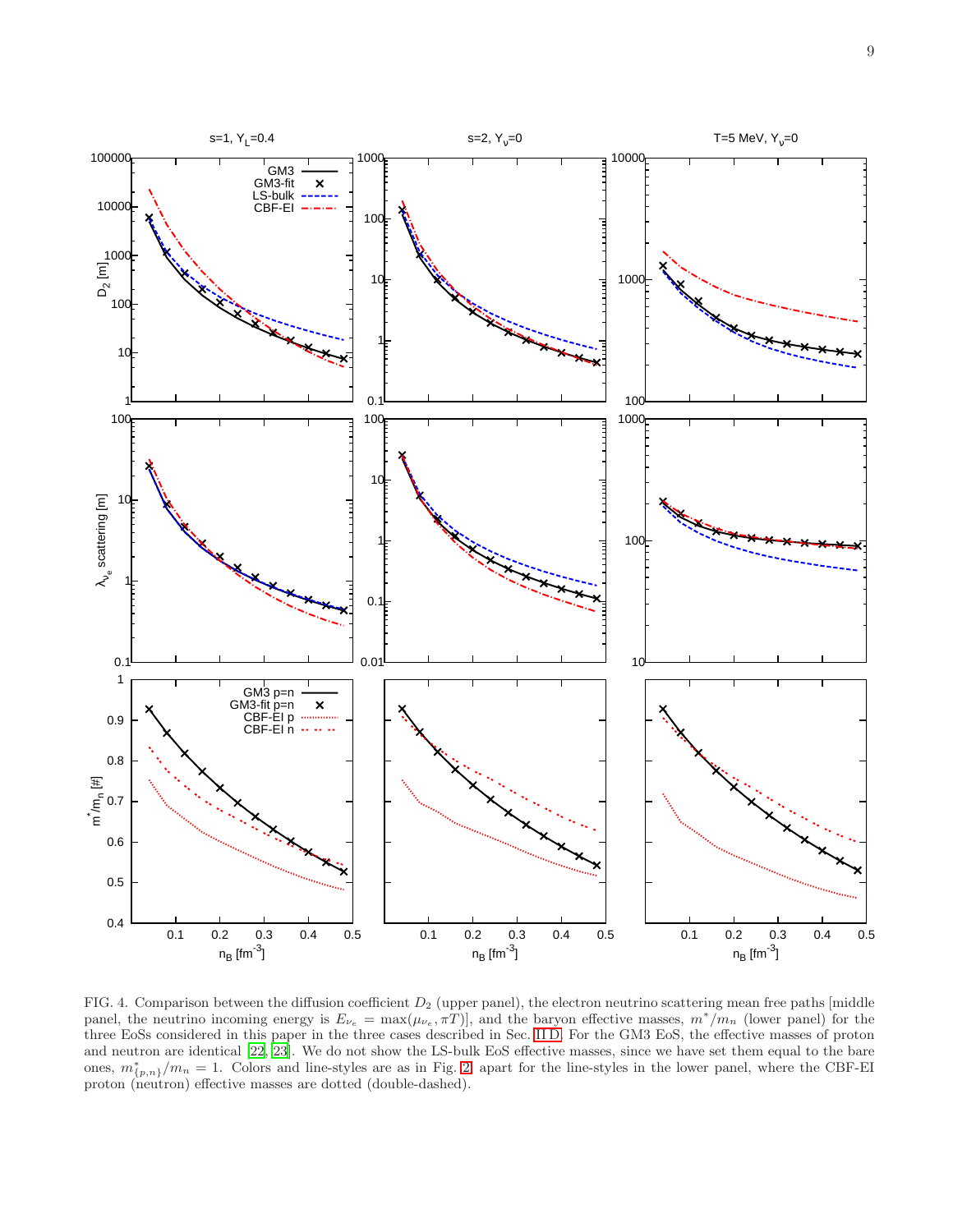the equations, we enforce beta equilibrium (Eq.  $(14)$ , as in  $[2]$ ). We have checked a *posteriori* that beta equilibrium is respected almost everywhere in the star during the evolution, apart for a thin region near the stellar surface at early times (see Appendix [B 2\)](#page-20-1).

### <span id="page-9-2"></span>B. Numerical implementation

In a PNS in beta equilibrium, all thermodynamical quantities can be uniquely determined in terms of three independent variables. A natural choice, looking at the evolution and structure equations, is to use as independent variables the pressure  $P$ , the entropy per baryon  $s$ , and the lepton fraction  $Y_L$  (see Sec. [II\)](#page-1-0).

We started the simulation assuming entropy and lepton fraction initial profiles similar to those of Pons et al. [\[3\]](#page-21-1) (see Fig. [5\)](#page-10-0), that is, the profiles obtained in Wilson and Mayle [\[35\]](#page-22-9) at the end of their core-collapse simulation (200 ms after core bounce). The entropy and lepton fraction content of the PNS depend on the stellar mass. To qualitatively reproduce this behaviour, we have rescaled the entropy and lepton fraction profiles with the stellar baryon mass  $M_{\rm B}$ ,

$$
s(a, t = 200 \,\text{ms}) = \frac{M_B}{M'_B} s'(a', t = 200 \,\text{ms}),\tag{46}
$$

$$
Y_L(a, t = 200 \,\text{ms}) = \frac{M_\text{B}}{M'_\text{B}} Y'_L(a', t = 200 \,\text{ms}),\qquad (47)
$$

$$
a = \frac{M_{\rm B}}{M'_{\rm B}} a',\tag{48}
$$

where the prime refers to the reference profiles of Wilson and Mayle [\[35](#page-22-9)]. Using these initial entropy and lepton fraction profiles at 200 ms, we have first determined the initial structure of the star solving the TOV Eqs. [\(35\)](#page-7-4)– [\(38\)](#page-7-5) by numerical relaxation ([\[36](#page-23-0)], Sec. 17.3). We have then evolved the star solving separately the structure and diffusion equations in a series of iterative predictorcorrector steps, as in [\[3\]](#page-21-1). To prevent superluminar fluxes, the neutrino number and energy fluxes [Eqs. [\(40\)](#page-7-6) and [\(41\)](#page-7-7)] have been numerically limited using the flux limiter of Levermore and Pomraning [\[37](#page-23-1)], which is relevant near the stellar surface, where the matter is optically thin to neutrinos and the diffusion approximation breaks down.

We discuss the numerical convergence of our code in Appendix [B 1.](#page-19-0) More details on the code are reported in [\[38](#page-23-2)].

## <span id="page-9-1"></span>C. Results

We now discuss how the PNS evolution depends on the EoS adopted and the total stellar baryon mass. In Fig. [6](#page-11-0) we show the evolution of the central and maximum temperature, central entropy per baryon, central neutrino and proton fraction, and central baryon density for the three nucleonic EoSs considered in this paper and

<span id="page-9-0"></span>TABLE I. Significant quantities describing the PNS evolution for the three EoSs described in this paper and for three stellar baryon masses. The first column contains the name of the EoS, the second column contains the stellar baryon mass, the third and fourth columns contain the maximum central temperature and the corresponding time (the latter approximately corresponds to the end of the Joule-heating phase), respectively, the fifth column contains the time at which the central neutrino fraction becomes equal to  $Y_{\nu} = 0.005$  (this is an indication on the duration of the deleptonization phase), and the sixth column contains the time at which our simulation ends (namely, when the central temperature becomes equal to  $T = 5$  MeV). All simulations start at  $t_{\text{start}} = 0.2$  s.

| EOS      |      | $M_{\rm B}$ $ M_{\odot} $ $T_{\rm max}$ MeV $t_{\rm Jh}$ s $t_{\rm del}$ s $t_{\rm end}$ s |      |      |      |
|----------|------|--------------------------------------------------------------------------------------------|------|------|------|
| GM3      | 1.25 | 24.6                                                                                       | 9.0  | 13.1 | 20.8 |
| GM3      | 1.40 | 28.7                                                                                       | 11.2 | 18.6 | 27.1 |
| GM3      | 1.60 | 34.9                                                                                       | 15.2 | 27.9 | 37.7 |
| LS-bulk  | 1.25 | 23.6                                                                                       | 13.5 | 17.5 | 30.6 |
| LS-bulk  | 1.40 | 26.6                                                                                       | 17.6 | 26.3 | 41.0 |
| LS-bulk  | 1.60 | 32.1                                                                                       | 23.8 | 41.4 | 59.2 |
| CBF-EI   | 1.25 | 32.3                                                                                       | 7.31 | 3.46 | 17.0 |
| $CBF-EI$ | 1.40 | 37.0                                                                                       | 9.55 | 5.65 | 21.6 |
| $CBF-EI$ | 1.60 | 43.7                                                                                       | 13.6 | 11.7 | 29.4 |
|          |      |                                                                                            |      |      |      |

for the total baryon mass  $M_{\rm B} = 1.60 \,\rm M_{\odot}$ . It is apparent that the evolution with the GM3-fit EoS reproduces that with the GM3 EoS. Therefore, in the rest of this paper we do not distinguish between the GM3-fit and GM3 EoS. In Tab. [I](#page-9-0) we summarize the timescales of the evolutionary phases and the maximum central temperature for the three EoSs and for three stellar baryon masses  $M_{\rm B} = (1.25, 1.40, 1.60) \,\rm M_{\odot}$ . In Fig. [7](#page-12-0) we plot the time dependency of the total neutrino luminosity, gravitational mass, and stellar radius of a PNS evolved using the three EoSs discussed in this paper and with the stellar baryon masses  $M_B = (1.25, 1.40, 1.60) M_{\odot}$ .

The qualitative behaviour of the stellar evolution is the same for the three EoSs and the three stellar masses, even though the timescales and the thermodynamical profiles are quantitatively different (Fig. [6](#page-11-0) and Tab. [I\)](#page-9-0). At the beginning of the evolution, which is 200 ms from core bounce, the PNS has a (relatively) low entropy core and a high entropy envelope (see Fig. [5\)](#page-10-0). The neutrino chemical potential initially is very high in the center of the star; the process of neutrino diffusion transfers this degeneracy energy from neutrinos to the matter and this causes the heating of the PNS core. Moreover, on timescales of about 10 s, the star contracts from about 30 km to its final radius of about 12–13 km. The region which is affected the most from this contraction is the envelope, whose temperature significantly increases. At the same time, the steep negative neutrino chemical potential gradient in the envelope causes a deleptonization of the envelope. The neutrinos leave the star, bringing with them energy. The joint effect of the envelope heating caused by contraction and the cooling caused by neutrino emission is apparent in the behaviour of the maximum stellar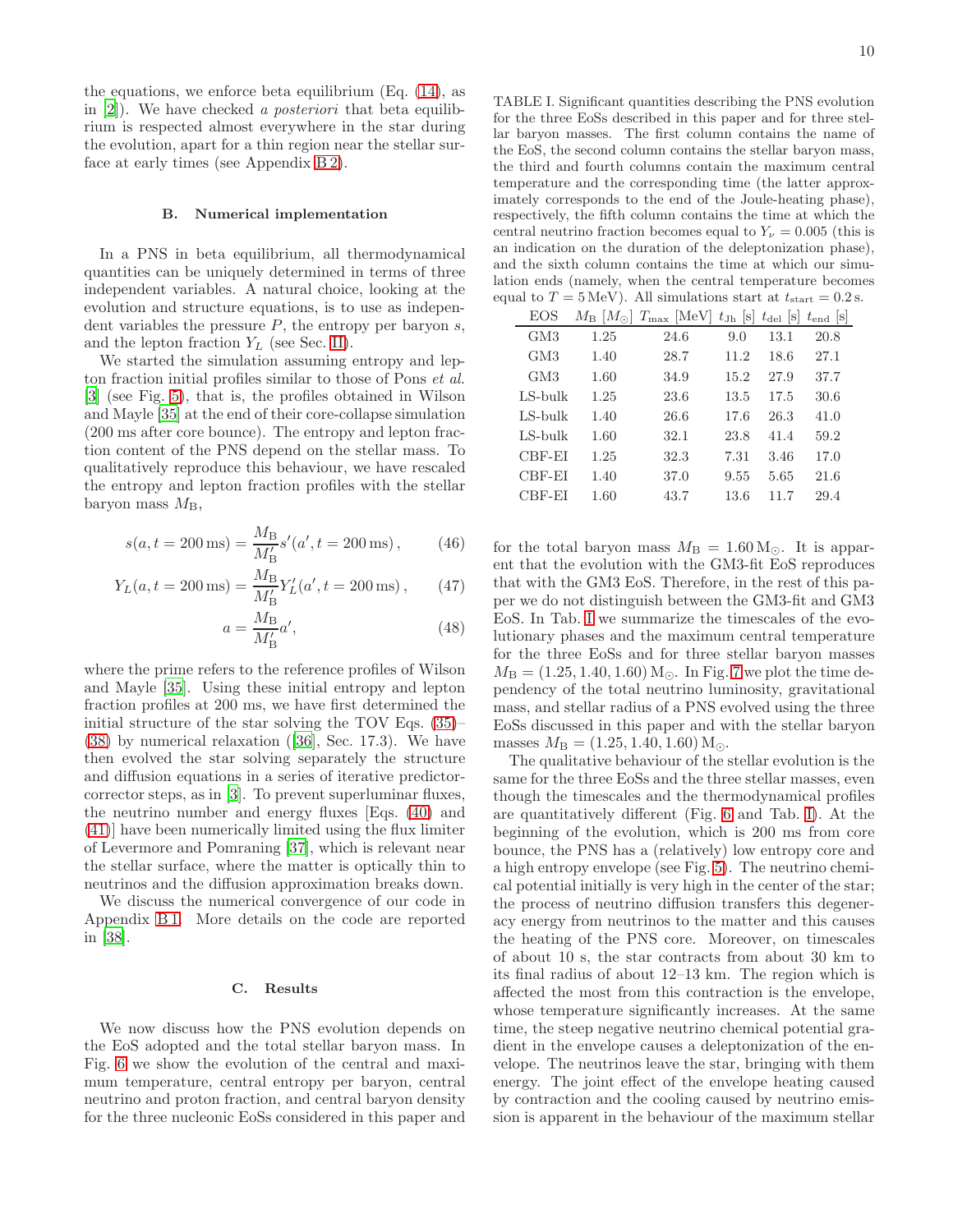11



<span id="page-10-0"></span>FIG. 5. The initial profiles (at  $t = 200 \,\text{ms}$ ) of the baryon density (left), entropy per baryon (center), and lepton fraction (right) are plotted versus the enclosed baryonic mass for a  $M_B = 1.60 M_{\odot}$  star. The *initial* entropy per baryon and lepton fraction profiles are the same for the three EoSs adopted, whereas the baryon density depends on the EoS (colors and line-styles are as in Fig. [2\)](#page-4-0).

temperature: before the central temperature,  $T_c$ , reaches its maximum, the maximum temperature reached in the interior of the star,  $T_{max}$ , increases, reaches a maximum value, and then decreases (Fig. [6\)](#page-11-0). The initial phase, during which the central temperature increases, lasts for several seconds and has been referred to as Joule heating phase in previous works [\[1](#page-21-0), [2](#page-21-7)]. We may place the end of this phase approximately at the time  $T_c$  reaches its maximum (vertical dotted lines in Fig. [6\)](#page-11-0); at that time the central temperature is also the maximum stellar temperature (see Fig. [6\)](#page-11-0).

After the Joule heating phase, there is a general cooling of the star as the deleptonization proceeds. In [\[1](#page-21-0), [2](#page-21-7)] it was found that the end of the Joule heating phase coincides with the end of deleptonization, whereas in [\[3\]](#page-21-1), with the GM3 EoS and a more refined treatment of neutrino opacities, it was found that the deleptonization is longer than the Joule-heating phase. We agree with this last result for the stars with the GM3 and LS-bulk EoSs, whereas in the case of the CBF-EI EoS we find that most of neutrinos have been radiated away by the end of the Joule-heating phase (Fig. [6](#page-11-0) and Tab. [I\)](#page-9-0).

Our results for the  $M_B = 1.60 M_{\odot}$  PNS with the GM3 EoS are in qualitative agreement with those of [\[3\]](#page-21-1). In particular, the duration of the Joule-heating phase is in good agreement (cf. Fig. [6](#page-11-0) of this paper with Fig. 17 in [\[3](#page-21-1)]); however we find lower stellar temperatures and a shorter cooling phase.

We think that the quantitative differences<sup>[4](#page-10-1)</sup> between our results and those of [\[3\]](#page-21-1) are due to differences in the

initial profiles and in the details of the treatment of the diffusion processes.

For each EoS, the evolutionary timescales are smaller for stars with smaller baryonic mass, see Tab. [I.](#page-9-0) This is due to the way we have rescaled the initial entropy per baryon and lepton fraction profiles with  $M_B$ , but also to the fact that a lower stellar mass corresponds to lower baryonic densities and then to longer neutrino mean free paths. We also notice that a lower stellar mass corresponds to lower temperatures. This again depends on the initial entropy profiles and on the different densities present in the star, see Fig. [3:](#page-5-1) at a given entropy per baryon and lepton (or neutrino) fraction, lower densities (i.e. lower masses) correspond to lower temperatures. To simulate a fully consistent PNS evolution, one should use initial profiles generated by core-collapse simulations of stars with the same baryonic mass (see [\[3\]](#page-21-1) for a study on how the initial conditions affect the PNS evolution).

Fig. [3](#page-5-1) shows that, at fixed entropy, CBF-EI EoS is hotter than the GM3 EoS, which is hotter than the LS-bulk EoS (see discussion in Sec. [II D\)](#page-3-2). Since, for a given stellar mass, the initial entropy profiles are the same for the three EoSs, then the CBF-EI star reaches temperatures higher than the GM3 stars, which in turn reaches temperatures higher than the LS-bulk star, see Fig. [6](#page-11-0) and Tab. [I.](#page-9-0)

The fact that the LS-bulk evolution is slower than the GM3 one, which in turn is slower than that of the CBF-EI EoS, may well be explained by the fact that in the

<span id="page-10-1"></span> $4$  The differences amount in about  $10\%$  in the value of the central temperature maximum and of the deleptonization time, and in

less than 2% for the time of the end of Joule-heating phase, compare Tab. [I](#page-9-0) and Fig. 17 of [3.](#page-21-1)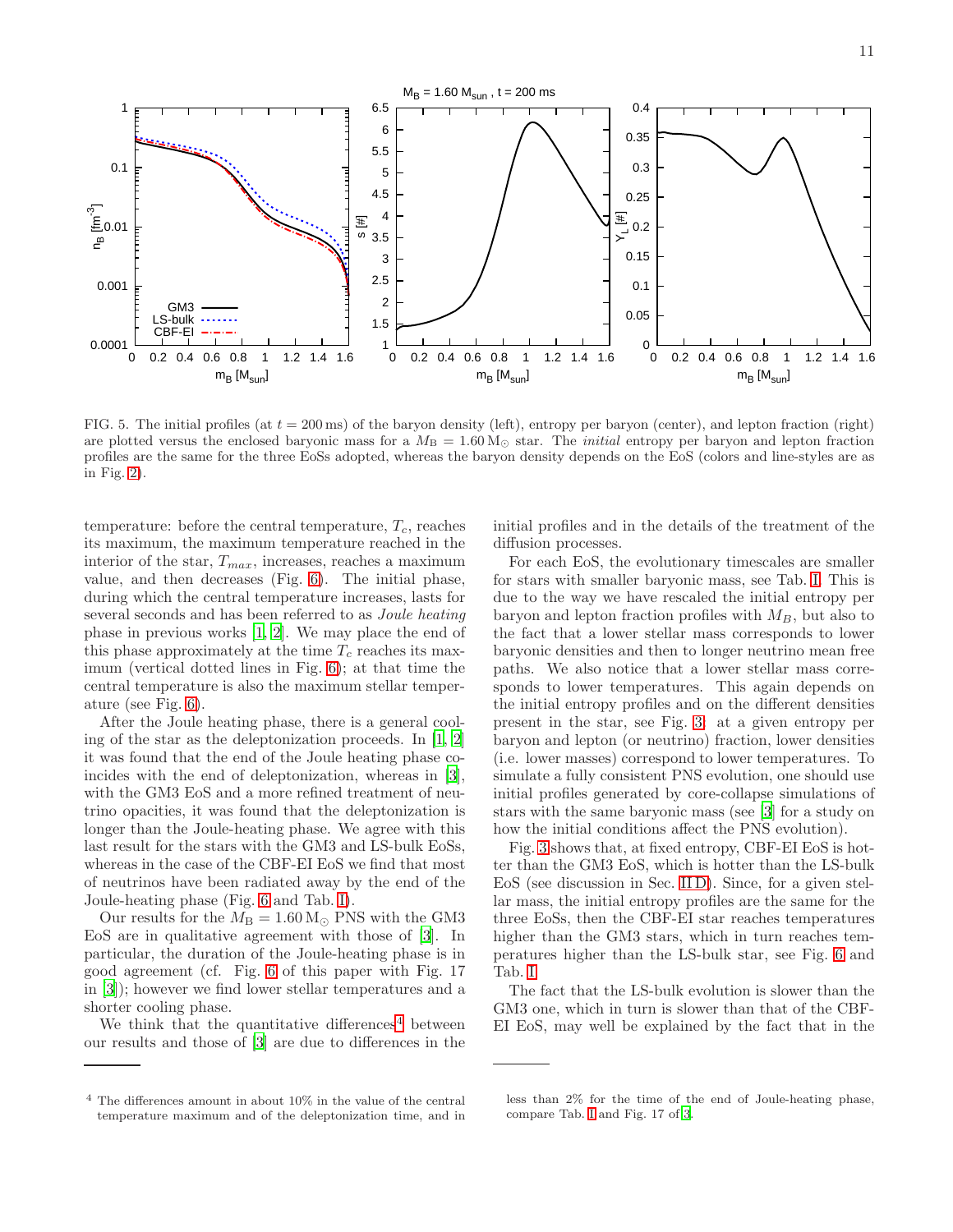

<span id="page-11-0"></span>FIG. 6. Time dependence of the maximum and central temperature (left and central upper plots), central entropy per baryon (right upper plot), neutrino and proton fraction (left and central lower plots) and central baryon density (right lower plot), for a star with total baryon mass  $M_B = 1.60 M_{\odot}$  evolved using the three EoSs. Colors and line-styles are as in Fig. [2.](#page-4-0) The three vertical lines in the temperature plots mark the end of the Joule-heating phase (see text).

many-body CBF-EI EoS nuclear correlations are stronger than in the mean-field GM3 EoS, in which in turn are stronger than in the LS-bulk EoS (where the baryon masses are equal to the bare ones). A smaller neutrino cross section is a consequence of a greater baryon correlation (Sec. [III D\)](#page-6-6). This effect is relevant even at the mean-field level, where one adopts the description of the baryon spectra in term of effective masses and singleparticle potentials to obtain the diffusion coefficients. For example, the fact that the proton effective mass is significantly smaller than the neutron one in the CBF-EI framework is a consequence of the tensor correlations which are stronger in the n-p channel than in the n-n or p-p channels.

To check this interpretation, that is, that the different timescales are mainly due to the details of the microphysics (i.e., the baryon spectra and hence the neutrino mean free paths and diffusion coefficients), we have run a simulation of a  $M_{\rm B} = 1.60 \,\rm M_{\odot}$  PNS with the LS-bulk and CBF-EI EoSs, but with the diffusion coefficients of

the GM3 EoS. As expected, we find out that the LSbulk timescale is reduced with respect to that of a selfconsistent simulation (i.e., using the LS-bulk diffusion coefficients), and the CBF-EI timescale is increased with respect to that of a self-consistent simulation. Of course, the timescales and the evolutionary profiles found in this non-consistent manner are not equal to those corresponding to the GM3 EoS, the differences due to the details of the EoSs. Both the EoS and the neutrino mean free paths influence the PNS evolution; in fact, each EoS has a different thermal content and neutrino degeneracy, and different thermodynamical derivatives that determine how the stellar profiles change while energy and leptons diffuse through the star.

## D. Neutrino luminosity

In 1987 a supernova (SN1987a) has been observed in the Large Magellanic Cloud [\[39\]](#page-23-3). Together with the elec-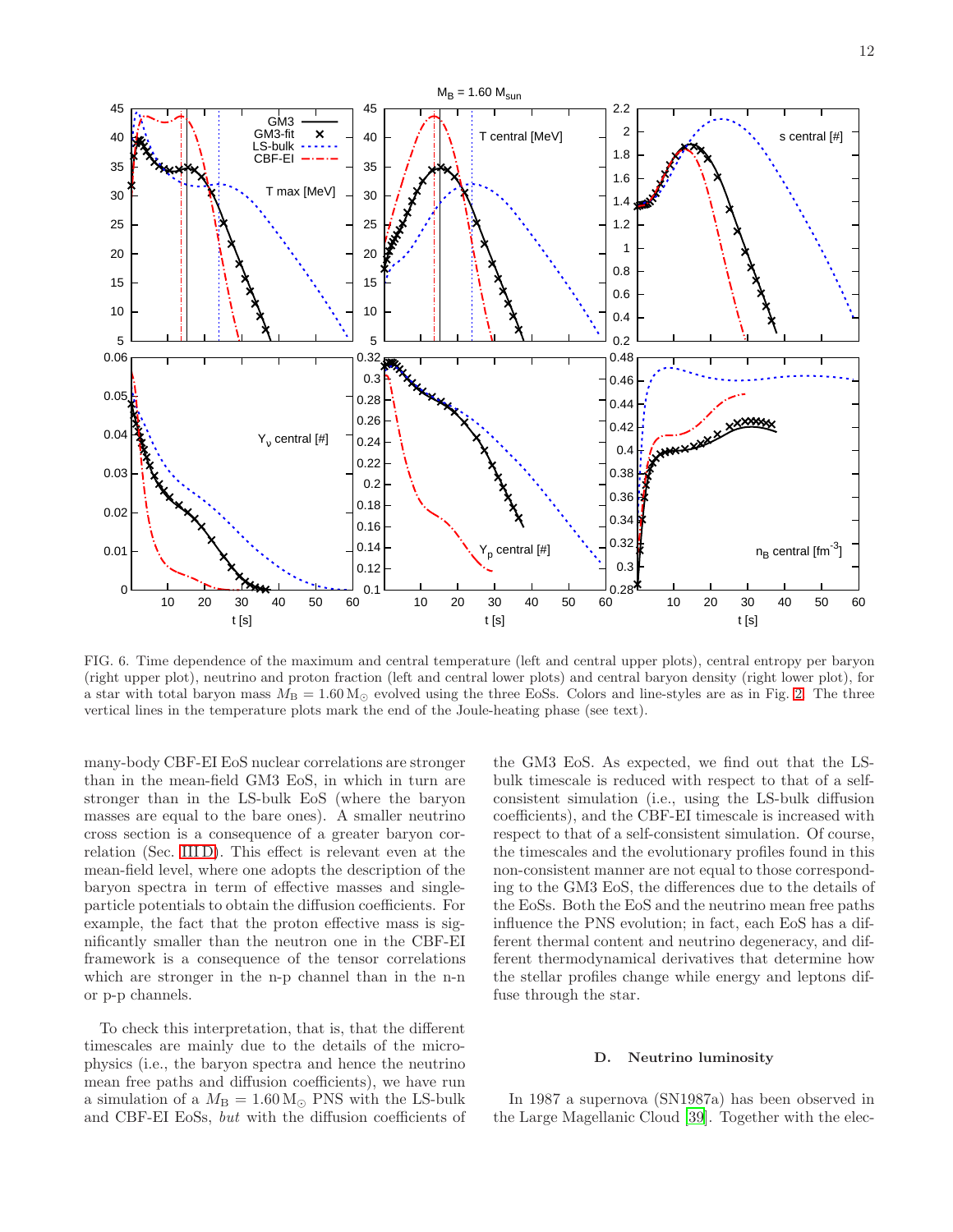

<span id="page-12-0"></span>FIG. 7. Time dependence of the total neutrino luminosity (upper panels), gravitational mass (middle panels), and stellar radius (lower panels) of a PNS evolved with the three EoSs considered in this paper and the baryon stellar masses  $M_B$  = (1.25, 1.40, 1.60) M⊙. The black solid lines correspond to the GM3 EoS determined through the fit and the procedure described in Sec. [II C,](#page-3-0) the blue dashed lines to the LS-bulk EoS, and the dot-dashed red lines to the CBF-EI EoS. The gravitational masses at the end of the simulations are: for  $M_B = 1.25M_\odot$ ,  $M_{\rm GM3} = 1.1554M_\odot$ ,  $M_{\rm LS-bulk} = 1.1492M_\odot$ ,  $M_{\rm CBF-EI} = 1.1548M_\odot$ ;  $f_{\rm tot}$  M<sub>B</sub> = 1.40 $M_{\odot}$ ,  $M_{\rm GM3}$  = 1.2824 $M_{\odot}$ ,  $M_{\rm LS-bulk}$  = 1.2750 $M_{\odot}$ ,  $M_{\rm CBF-EI}$  = 1.2806 $M_{\odot}$ ; and for  $M_{\rm B}$  = 1.60 $M_{\odot}$ ,  $M_{\rm GM3}$  =  $1.4478M_{\odot}$ ,  $M_{\rm LS-bulk} = 1.4386M_{\odot}$ ,  $M_{\rm CBF-EI} = 1.4442M_{\odot}$ .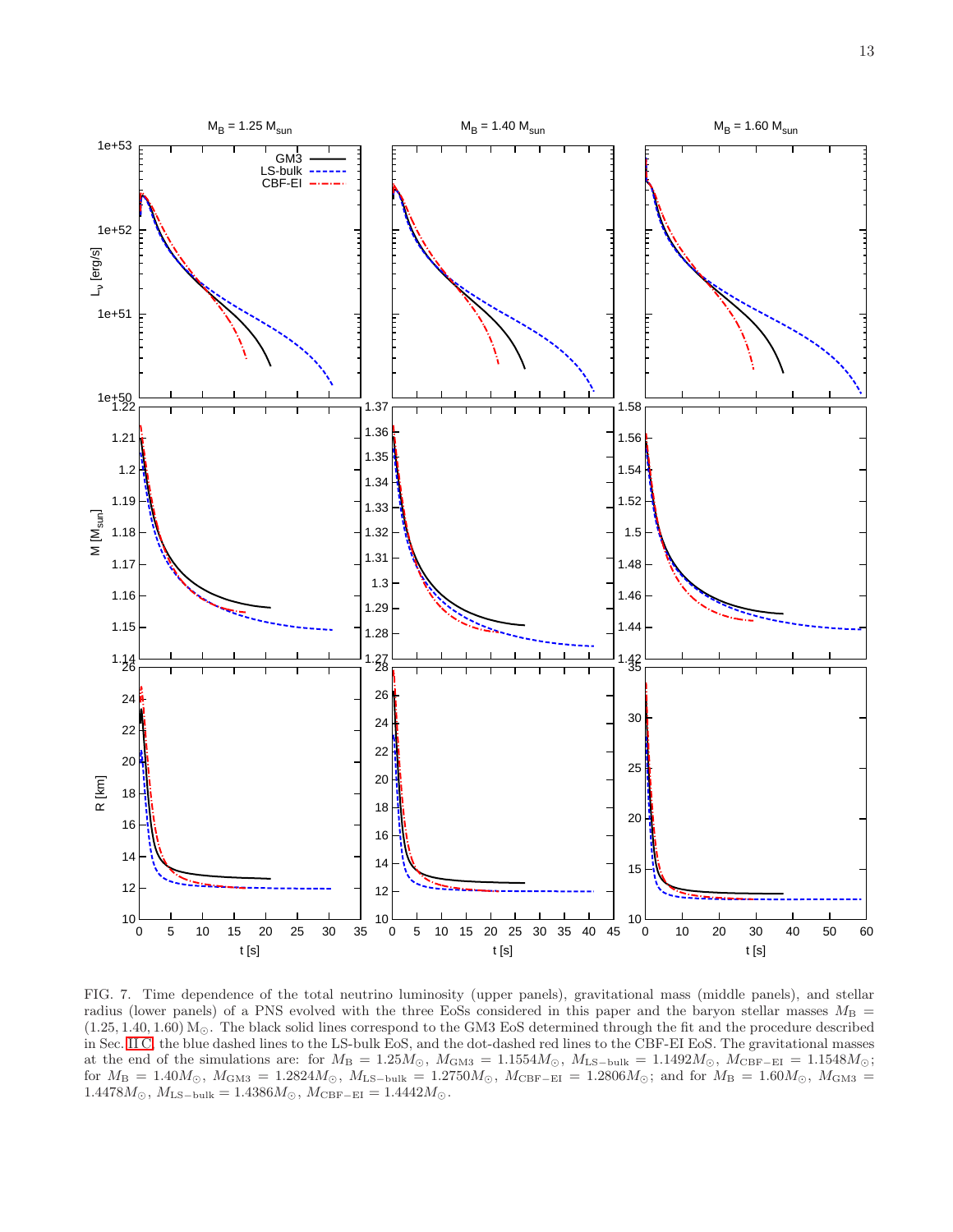tromagnetic signal, 19 neutrinos were detected by the Cherenkov detectors Kamiokande II [\[4\]](#page-21-2) and IMB [\[5\]](#page-21-3). These neutrinos have been observed on a timescale of ten seconds, and are therefore thought to have been emitted during the PNS phase. However, they were too few to accurately constrain the emitted neutrino spectrum and its time dependence (see e.g. [\[40](#page-23-4)]) and to give unambiguous answers about the proto-neutron star physics [\[2,](#page-21-7) [3,](#page-21-1) [9](#page-21-8), [40\]](#page-23-4). Today, with the current detectors, a SN event such that of 1987 would generate  $\sim 10^4$  neutrino detections [\[41\]](#page-23-5), that would provide valuable information on the physical processes dominating the PNS evolution. It is therefore fundamental to determine how the underlying EoS modifies the PNS neutrino signal.

Our code has some limitations in reconstructing the emitted spectrum; besides the spherical symmetry it assumes: (i) beta equilibrium, (ii) a Fermi distribution for all neutrino species, and (iii) a vanishing chemical potential for the muon and tauon neutrinos everywhere in the star. The assumptions (i) and (ii) are reasonable in the interior of the star, and lose accuracy near the stellar border, where the diffusion approximation breaks down and in practice the fluxes are always flux-limited. To obtain a precise description of the neutrino emitted spectrum, one has to employ multi-flavour multi-group evolutionary codes (see e.g. [\[14\]](#page-21-10)), that possibly also account for neutrino leakage near the stellar border. This is outside the aims of our work; however our approximations are reasonable as far as one is interested in total quantities, in particular the total neutrino luminosity  $L_{\nu}$  (Fig. [7\)](#page-12-0), which is equal to minus the gravitational mass variation rate,

<span id="page-13-0"></span>
$$
L_{\nu} = e^{2\phi(R)} 4\pi R^2 H_{\nu}(R) = -\frac{dM}{dt},
$$
 (49)

where  $H_{\nu}(R)$  is the neutrino energy luminosity at the stellar border.

We determine the formula to estimate the signal in terrestrial detectors following [\[9](#page-21-8)] and applying a slight modification introduced by [\[3\]](#page-21-1), and we specify our results for the Super-Kamiokande III detector [\[41,](#page-23-5) [42](#page-23-6)]. The main reaction that occurs in a water detector like Super-Kamiokande is the electron antineutrino absorption on protons,  $\bar{\nu}_e + p \rightarrow n + e^+$  (Eq. (1) of [\[41](#page-23-5)]). The number flux of antineutrinos arriving at the detector is given by

$$
\frac{\mathrm{d}\mathcal{N}}{\mathrm{d}t} = \frac{\tilde{\sigma}_0 \tilde{n}_p \mathcal{M}}{4\pi D^2} e^{\phi_\nu} T_\nu L_{\bar{\nu}_e} \frac{G_W (e^{\phi_\nu} T_\nu, E_{\text{th}})}{7\pi^4 / 120},\tag{50}
$$

$$
G_W = \int_{E_{\text{th}}/T}^{\infty} \frac{x^2 \left(x - \frac{\Delta}{T}\right) \sqrt{\left(x - \frac{\Delta}{T}\right)^2 - \left(\frac{m_e}{T}\right)^2}}{1 + e^x} W(xT) dx,
$$
\n(51)

where  $\tilde{n}_p \simeq 6.7 \times 10^{31}$  kton<sup>-1</sup> is the number of free protons (i.e., hydrogen atoms) per unit water mass of the detector,  $\tilde{\sigma}_0 = 0.941 \times 10^{-43} \text{ cm}^2 \text{MeV}^{-2}$ , M is the water mass of the detector,  $D$  is the SN distance from the detector,  $G_W$  is a modified and truncated Fermi integral,

 $E_{\text{th}}$  is the incoming neutrino energy threshold (to cut off the low-energy neutrino background that is a noise for high-energy SN and PNS neutrinos, [\[41\]](#page-23-5)),  $\Delta_m$  is the neutron-proton mass difference,  $m_e$  is the electron mass, and  $W(E)$  is the efficiency of the detector at incoming neutrino energy  $E \equiv xT$ .  $e^{\phi_{\nu}}$ ,  $T_{\nu}$ , and  $\mu_{\bar{\nu}_e}$  are the redshift, temperature, and antineutrino chemical potential at the neutrinosphere, that is the sphere inside the PNS at whose radius  $R_{\nu}$  neutrinos decouple from matter (therefore,  $e^{\phi_{\nu}}T_{\nu}$  and  $e^{\phi_{\nu}}\mu_{\bar{\nu}_e}$  are the temperature and the chemical potential at the neutrinosphere, seen by an observer at infinity).

We take Super-Kamiokande III as reference detector, and therefore  $\mathcal{M} \simeq 22.5$  ktons [\[41\]](#page-23-5),  $E_{\text{th}} = 7.5$  MeV, and W is reported in Fig. 3 of [\[42\]](#page-23-6) and is one for  $E > E_{\text{th}}$ . We consider a galactic PNS,  $D = 10$  kpc, and assume that the neutrinosphere is at the radius at which the (total, of all flavours) neutrino energy flux becomes one third of the (total, of all flavours) neutrino energy density,  $H_{\nu}/\epsilon_{\nu} = 1/3$ . Finally, we take the electron antineutrino energy to be one sixth of the total,  $L_{\bar{\nu}_e} = L_{\nu}/6$ , since (i) at the neutrinosphere all neutrino type chemical potentials are very small and (ii) we do not account for neutrino oscillations (which would enhance the flux by about 10% [\[41\]](#page-23-5)).

The neutrino signal rate and total signal for the three EoSs are shown in Fig. [8.](#page-14-1) Since the binding energies of the cold neutron star of the three EoSs we consider are very similar (see Fig. [7\)](#page-12-0), the total energies emitted by neutrinos during the PNS evolution are very similar too. On the other hand, the rate of antineutrino emission and the temperature at the neutrinosphere varies according to the underlying EoS. Therefore, there is an EoS signature on the cumulative antineutrino detection. The signal of the CBF-EI PNS is noticeably larger than the other EoSs, even though its gravitational binding energy at the end of the evolution is between those of the LSbulk and GM3 EoSs (Fig. [7\)](#page-12-0). This is due to the fact that the higher temperatures of the CBF-EI EoS cause a smoother antineutrino distribution function at the neutrinosphere, and hence more antineutrinos have an energy greater than the threshold  $E_{th}$  at the detector.

The different evolutionary timescales for the three EoSs and stellar masses correspond to different signal timescales, that may easily be inferred from the antineutrino detection rate. The antineutrino detection rates for the three EoSs and the three stellar masses are qualitatively very similar. During the first ten seconds the LSbulk and GM3 stars have very similar detection rates; at later times, the detection rates become different, because the LS-bulk star has a longer evolution than the GM3 star. The CBF-EI star, instead, has the peculiarity of maintaining a higher antineutrino emission rate during the Joule-heating phase (approximately, during the first ten seconds), which is due to the faster deleptonization that we have already discussed in Sec. [IV C](#page-9-1) and to higher temperatures.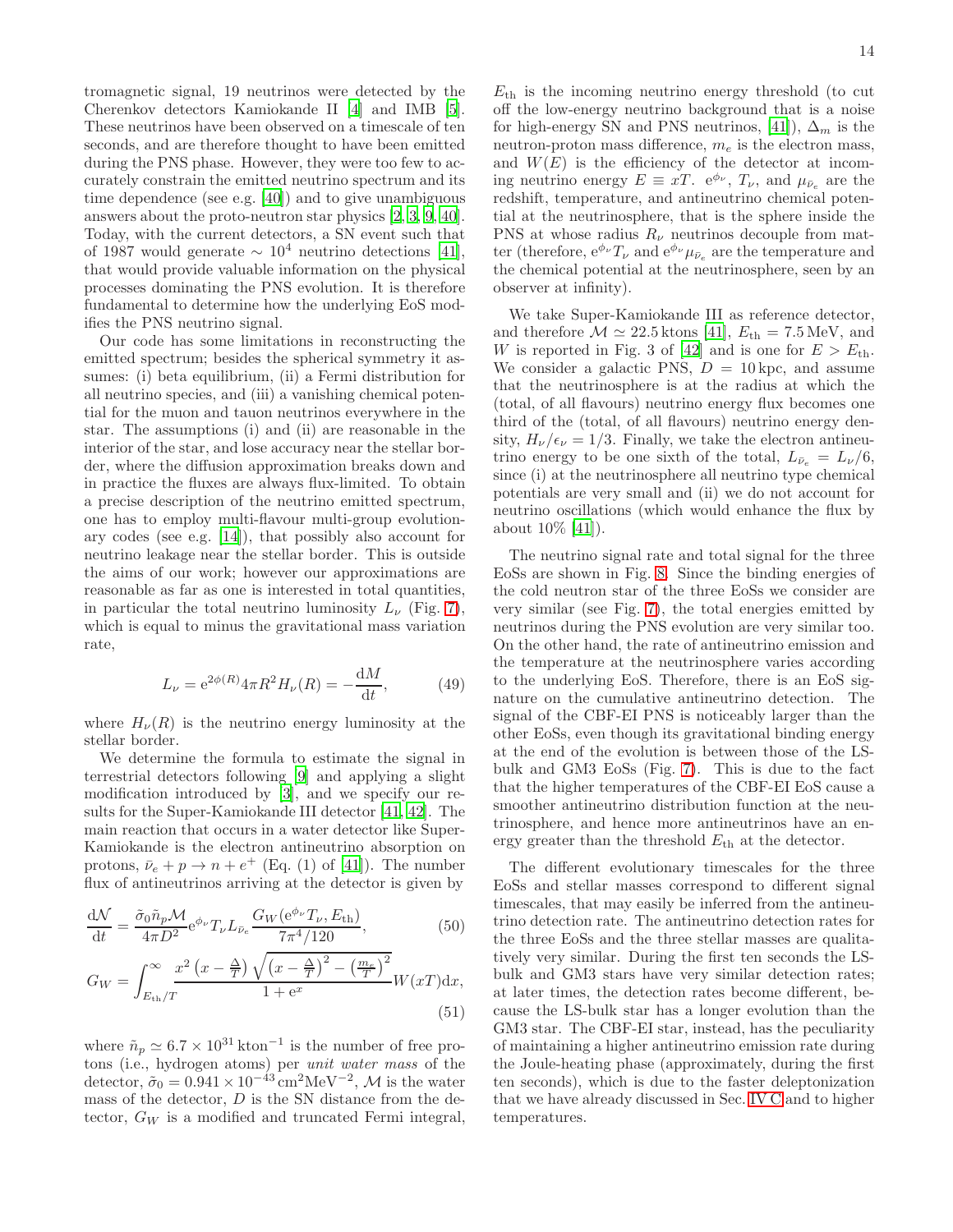![](_page_14_Figure_0.jpeg)

<span id="page-14-1"></span>FIG. 8. Signal in the Super-Kamiokande III Cherenkov detector, for the three EoSs considered in this paper. In the top panels, electron antineutrino detection rate; in the bottom panels, electron antineutrino cumulative detection. In the left plots, we consider a star with  $M_B = 1.25 M_{\odot}$ , in the central plots  $M_B = 1.40 M_{\odot}$ , and in the right plots  $M_B = 1.60 M_{\odot}$ . Colors and line styles are as in Fig. [7.](#page-12-0)

## <span id="page-14-0"></span>V. GRAVITATIONAL WAVES FROM QUASI-NORMAL MODES

A supernova explosion is a highly energetic event and the PNS which is formed as a remnant is expected to oscillate wildly. The relativistic theory of stellar perturbations [\[43](#page-23-7), [44](#page-23-8)] predicts the existence of stellar oscillation modes, the so-called quasi-normal modes (QNMs), through which the star loses energy emitting gravitational waves (GWs). To find the frequencies of these modes, in the case of a spherical, non rotating star, Einstein's equations are perturbed about the background [\(34\)](#page-7-8), and the perturbed functions are expanded in spherical harmonics and Fourier-transformed. Thus, the spacetime metric describing the perturbed spacetime

can be written as<sup>[5](#page-14-2)</sup>

$$
ds^{2} = -e^{2\phi}(1 + r^{l}H_{0}Y_{lm}e^{i\omega t + im\varphi})dt^{2}
$$

$$
- 2i\omega r^{l+1}H_{1}Y_{lm}e^{i\omega t + im\varphi}dtdr
$$

$$
+ e^{2\lambda}(1 - r^{l}H_{0}Y_{lm}e^{i\omega t + im\varphi})dr^{2}
$$

$$
+ r^{2}(1 - r^{l}KY_{lm}e^{i\omega t + im\varphi})d\Omega , \quad (52)
$$

where  $Y_{lm}(\vartheta,\varphi)$  are the scalar spherical harmonics and  $H_0(r,\omega)$ ,  $H_1(r,\omega)$ ,  $K(r,\omega)$  describe the polar metric perturbations. A fluid element in a point  $x^{\mu}$  is displaced by the perturbation in the new position  $x'^{\mu} = x^{\mu} + \xi^{\mu}$ , where

<span id="page-14-2"></span><sup>5</sup> We use the gauge adopted in [\[43](#page-23-7)].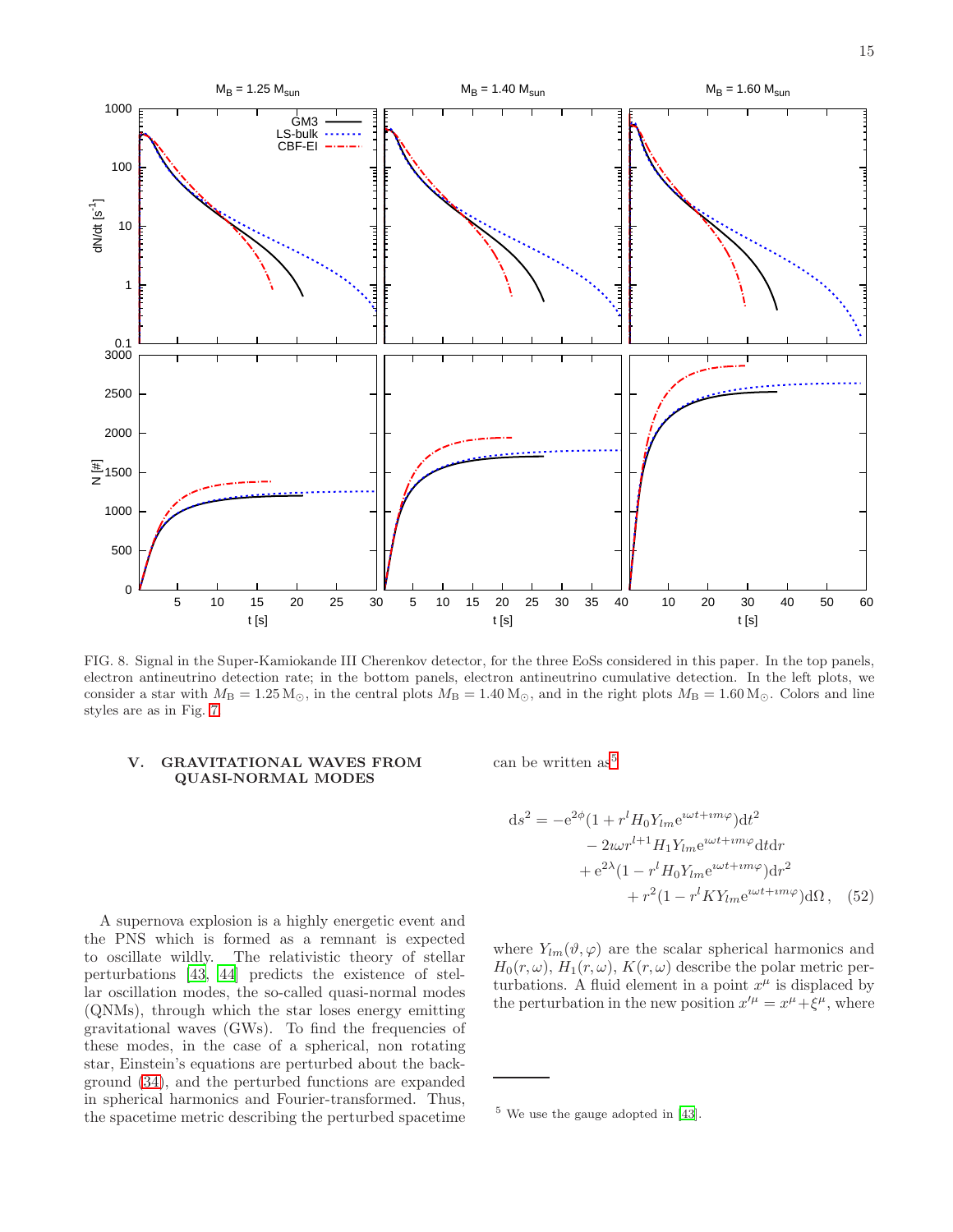the displacement vector  $\xi^{\mu}$  can be written as

$$
\xi^t = 0,\tag{53}
$$

$$
\xi^r = r^{l-1} e^{-\lambda} W(r, \omega) Y_{lm}(\theta, \varphi) e^{i\omega t + im\varphi}, \qquad (54)
$$

$$
\xi^{\theta} = -r^{l-2}V(r,\omega)\partial_{\theta}Y_{lm}(\theta,\varphi)e^{i\omega t + im\varphi}, \qquad (55)
$$

$$
\xi^{\varphi} = -\frac{r^{l-2}V(r,\omega)}{\sin^2\theta}\partial_{\varphi}Y_{lm}(\theta,\varphi)e^{i\omega t + im\varphi}.
$$
 (56)

The perturbations of the energy density and pressure of the fluid composing the star are expanded in the same way. Due to the decomposition in spherical harmonics and to the Fourier expansion, the linearized Einstein+hydro equations do separate, and are reduced to a set of coupled, linear ordinary differential equations for the radial part of the perturbed fluid and of the metric functions.

A QNM is defined as a solution of the perturbed equations which is regular at the center, continuous at the stellar surface, and which behaves as a purely outgoing wave at radial infinity. The set of discrete values of the complex frequency  $\omega = 2\pi \nu + i/\tau$  for which these conditions are satisfied are the QNM eigenfrequencies: the real part is the pulsation frequency  $\nu$ , the imaginary part is the inverse of the damping time  $\tau$ .

The QNMs are classified according to the nature of the restoring force which prevails in bringing back the perturbed fluid element to the equilibrium position. For the  $p_n$ -modes, or "pressure modes",  $(n = 1, 2, ...)$  the main restoring force is due to pressure; for the  $g_n$  modes  $(n = 1, 2, \ldots)$ , or "gravity modes", the main restoring force is buoyancy. The order  $n$  of the mode corresponds to the number of nodes of the radial eigenfunction of the displacement vector. The f-mode, i.e., the fundamental mode of the star, describes the global pulsation motion of the fluid, and has no radial nodes. In a cold neutron star, typical values for the QNM frequencies and damping times are  $\nu_f \simeq 1.5 - 2.5 \text{ kHz}, \tau_f \simeq 0.1 \text{ s}, \nu_{p_1} \simeq 5 -$ 10 kHz, and  $\tau_{p_1} = 1 - 10$  s. The g-modes are due to the presence of thermal and/or composition gradients; in absence of composition gradients, all g-modes of a cold neutron star degenerate to zero frequency. Conversely, they are present in a PNS [\[15,](#page-21-11) [17\]](#page-21-13), as we shall show below.

To determine the quasi-normal mode frequencies at a given time t of the stellar evolution, we have first evolved the PNS, finding the profiles of the pressure  $P(r, t)$ , the energy density  $\epsilon(r, t)$ , the baryon number density  $n_B(r, t)$ , and the sound speed,  $c_s(r, t)$ , for the three EoSs and the different values of the baryonic mass we consider in this paper. Then we have determined the "effective barotropic EoS" by inverting the pressure-radius profile, thus finding  $r = r(P, t)$  and then  $\epsilon^{eff}(P; t) = \epsilon(r(P, t), t)$ and  $c_s^{eff}(P;t) = c_s(r(P,t), t)$ . Using these expressions, we have solved the equations of stellar perturbations (we used the formulation of [\[45\]](#page-23-9)), to find the frequencies and damping times of the first  $p$ - and  $q$ -modes and of the fundamental mode.

## A. Results of the numerical evolution

![](_page_15_Figure_11.jpeg)

<span id="page-15-0"></span>FIG. 9. Time dependence of the PNS quasi-normal mode frequencies and damping times for the three EoSs and for  $M_{\rm B} = 1.40$  M<sub> $\odot$ </sub>.

We have evolved three stellar models with baryon masses (1.25, 1.40, and 1.60  $M_{\odot}$ ) and the EoSs LS-bulk, CBF-EI and GM3, which was used in [\[15](#page-21-11)]. For this EoS, the QNM frequencies we compute for the  $1.60 M_{\odot}$  star agree with those of "model A" of [\[15\]](#page-21-11) within a few per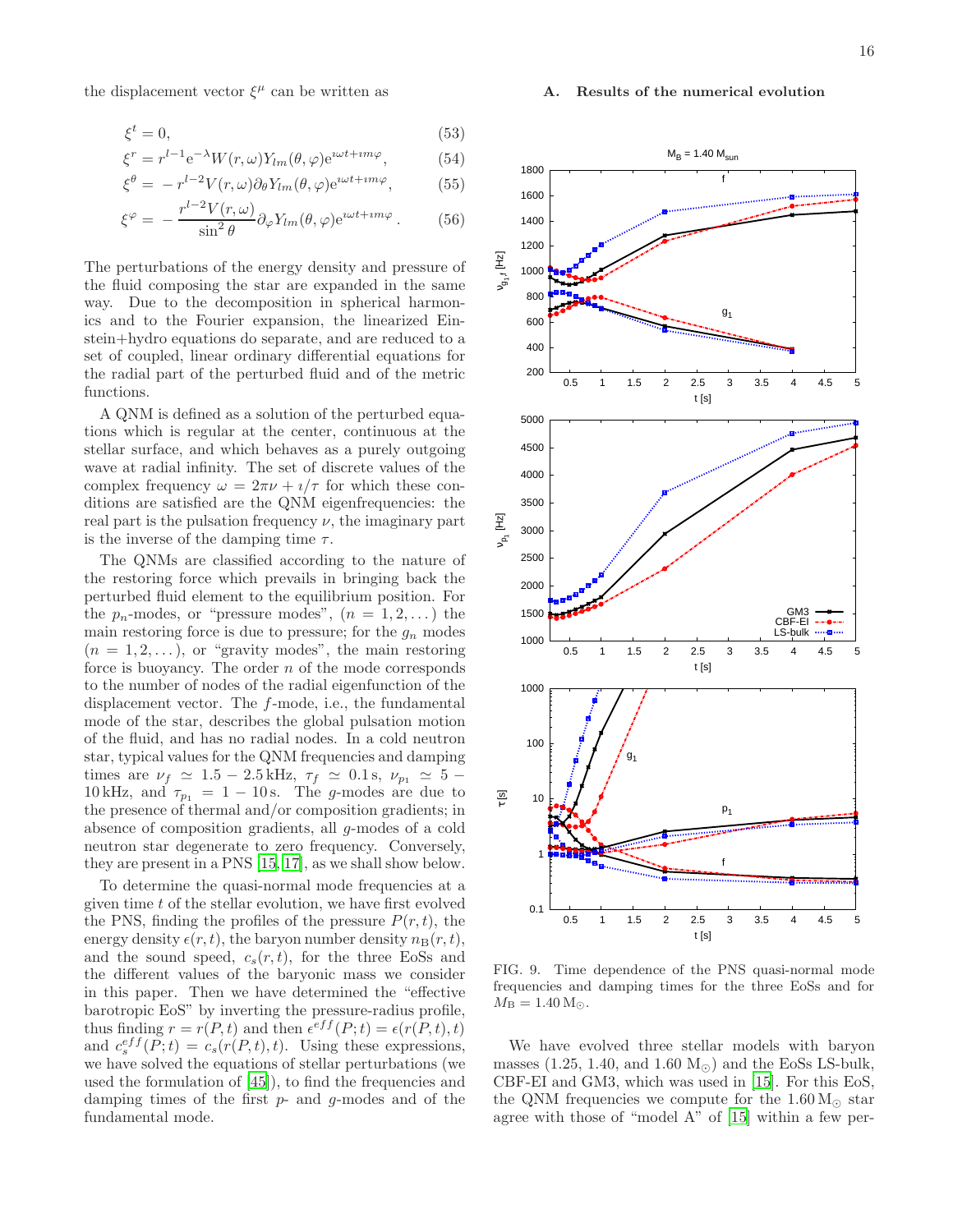cent. We think that the small differences between our results and those of [\[15\]](#page-21-11) are due to differences in the initial profiles and in the details of the treatment of the diffusion processes. The numerical values of the  $f_7$ ,  $g_1$ and  $p_1$ - QNM frequencies and damping times are tabulated in Appendix [C.](#page-21-18)

In Fig. [9](#page-15-0) we show, as an example, how the QNM frequencies and damping times change during the first 5 seconds of the PNS life. The plots are given for the three EoSs we consider, and for a star with baryonic mass  $M_{\rm B} = 1.40 \,\rm M_{\odot}$  as an example.

In the upper panel we show the frequency of the  $g_1$ and of the f- modes, in the mid panel the frequency of the mode  $p_1$ , and in the lower panel the damping time of the three modes. From the upper panel of Fig. [9](#page-15-0) we see that during the first second,  $\nu_{g_1}$  approaches  $\nu_f$ , but they never cross. At later times,  $\nu_{g_1}$  increases, reaches a maximum and then decreases, whereas  $\nu_f$  does the opposite: it reaches a minimum slightly before  $\nu_{g_1}$  reaches its maximum, and then increases toward the asymptotic value of the corresponding cold neutron star. This behaviour is a general feature of the three EoS; however, the minimum (maximum) of  $\nu_f$  ( $\nu_{g_1}$ ) occurs at different times for different EoSs. In addition frequencies belonging to different EoSs differ, at each time, as much as  $\sim 100-$ 200 Hz.  $\nu_{p_1}$  also has a minimum (which was not found in [\[15](#page-21-11)]), at earlier times with respect to  $\nu_f$  and  $\nu_{g_1}$ .

It may be noted that our results are qualitatively different from those of [\[17\]](#page-21-13) and [\[18](#page-21-14)], where the QNMs show a monotonic increase of the f- and p-modes, and a monotonic decrease of the g-mode. We think that this is due to the fact that a consistent evolution of the PNS is crucial to describe the behaviour of the QNMs.

The time dependence of the QNM frequencies described above would produce differences in the gravitational waveforms emitted by the PNS which, if detected, would provide valuable information on the underlying EoS. The waveform emitted by a star oscillating in a QNM with frequency  $\nu$  and damping time  $\tau$  can be written as  $h(t) = h_0 e^{-(t-t_0)/\tau} \sin[2\pi \nu (t-t_0)]$ , where  $h_0$  is the initial amplitude and  $t_0$  some initial time. Since the mode energy is proportional to the square of the wavefunction,  $E_{\text{QNM}} \propto e^{-2(t-t_0)/\tau}$ , and the gravitational wave (GW) luminosity is  $L_{\text{GW}} = -\dot{E}_{\text{QNM}} \simeq \frac{2E_{\text{QNM}}}{\tau}$  $rac{QNM}{\tau}$ . Therefore, QNMs with smaller damping times are more effective in extracting energy from the PNS in the form of GWs. In a cold star  $\tau_f < \tau_p$ , and this means that the energy will be radiated mainly at the frequency of the fundamental mode. However, during the first second of the PNS life the situation is quite different; the lower panel of Fig. [9](#page-15-0) shows that the  $p_1$ -mode has a damping time  $\tau_{p_1} \simeq 1$  s, *smaller* than that of the f- and of the  $g_1$ modes, and it can be more effective in radiating energy than the fundamental and the first g-mode. After the first second, the fundamental mode becomes the more efficient GW emitter.

It should be stressed that the mechanical energy of a newly born PNS is dissipated in gravitational waves only

in part. GWs compete with other dissipative mechanisms associated to neutrino diffusion; therefore, gravitational waves will be emitted by a PNS only if  $\tau_{GW}$  is smaller than the dissipation timescales typical of neutrino diffusion. These have been estimated to be of the order of  $\tau_{\nu} \sim 10 - 20$  s (see [\[15](#page-21-11)] for a discussion on this issue and references therein). From the lower panel of Fig. [9](#page-15-0) we see that the damping times of the  $f$ - and  $p_1$ - modes are always smaller than  $\tau_{\nu}$ , whereas  $\tau_{g_1}$  becomes larger than  $\tau_{\nu}$  after the first few tenths of seconds. Thus, if the PNS has a significant amount of mechanical energy to release, we can reasonably expect that a part of it will be released in gravitational waves.

Recent 3-D simulations of the early explosion phase of core-collapse supernovae and of the following accretion phase [\[46,](#page-23-10) [47\]](#page-23-11) show that other phenomena than stellar oscillations may contribute to gravitational wave emission; for instance, standing accretion shock instability and convection, which are shown to be associated to stochastic oscillations, and to unstable g-modes, different from the stable g-modes considered in this paper. For a review see also [\[48\]](#page-23-12).

## B. A fit of the fundamental and first p-mode periods

In non-relativistic variable stars (as Chepheids), the ratio of the periods  $P_1/P_0 = \nu_f/\nu_{p_1}$  of the first overtone (that corresponds in the language of stellar oscillations in GR to the first p-mode) and of the fundamental mode is a function of the quantity  $Q_0 = P_0 \sqrt{\bar{\rho}/\rho_{\odot}}$ , where  $P_0 = \nu_f^{-1}$ and  $\rho_{\odot} = 2.97 \times 10^{-18} \,\mathrm{M_{\odot}/km^3}$  is the mean Sun density (see e.g. [\[49\]](#page-23-13)). We have fitted the ratio  $P_1/P_0 \equiv \nu_f/\nu_{p_1}$ with a linear dependence on  $Q_0 \propto \sqrt{\overline{\rho}}/\nu_f$ , obtaining

<span id="page-16-1"></span>
$$
\frac{P_1}{P_0} = 1.1131(\pm 0.0066) - 1596(\pm 17)\frac{P_0}{1 \text{ s}}\sqrt{\bar{\rho}\frac{10^3 \text{ km}}{1 \text{ M}_{\odot}}}. (57)
$$

The result of the fit is shown in Fig. [10;](#page-17-0) the corresponding reduced chi-square is rather low:  $\tilde{\chi} = 3.2 \times 10^{-4}$ . This is an indication that, even in PNSs, the ratio  $P_1/P_0$  could be an universal property, independent of the masses and EoSs of the PNS.

## <span id="page-16-0"></span>VI. CONCLUSIONS

In this paper we have studied the evolution and the gravitational wave emission of a proto-neutron star in the Kelvin-Helmholtz phase, that is the period of the neutron star life subsequent to the supernova explosion, until the star becomes transparent to neutrinos. To perform such a study, we have written a new general relativistic, one-dimensional, energy-averaged, and flux-limited PNS evolutionary code which evolves a general EoS consistently. In particular, we have considered three nucleonic EoSs and three stellar masses, and we have determined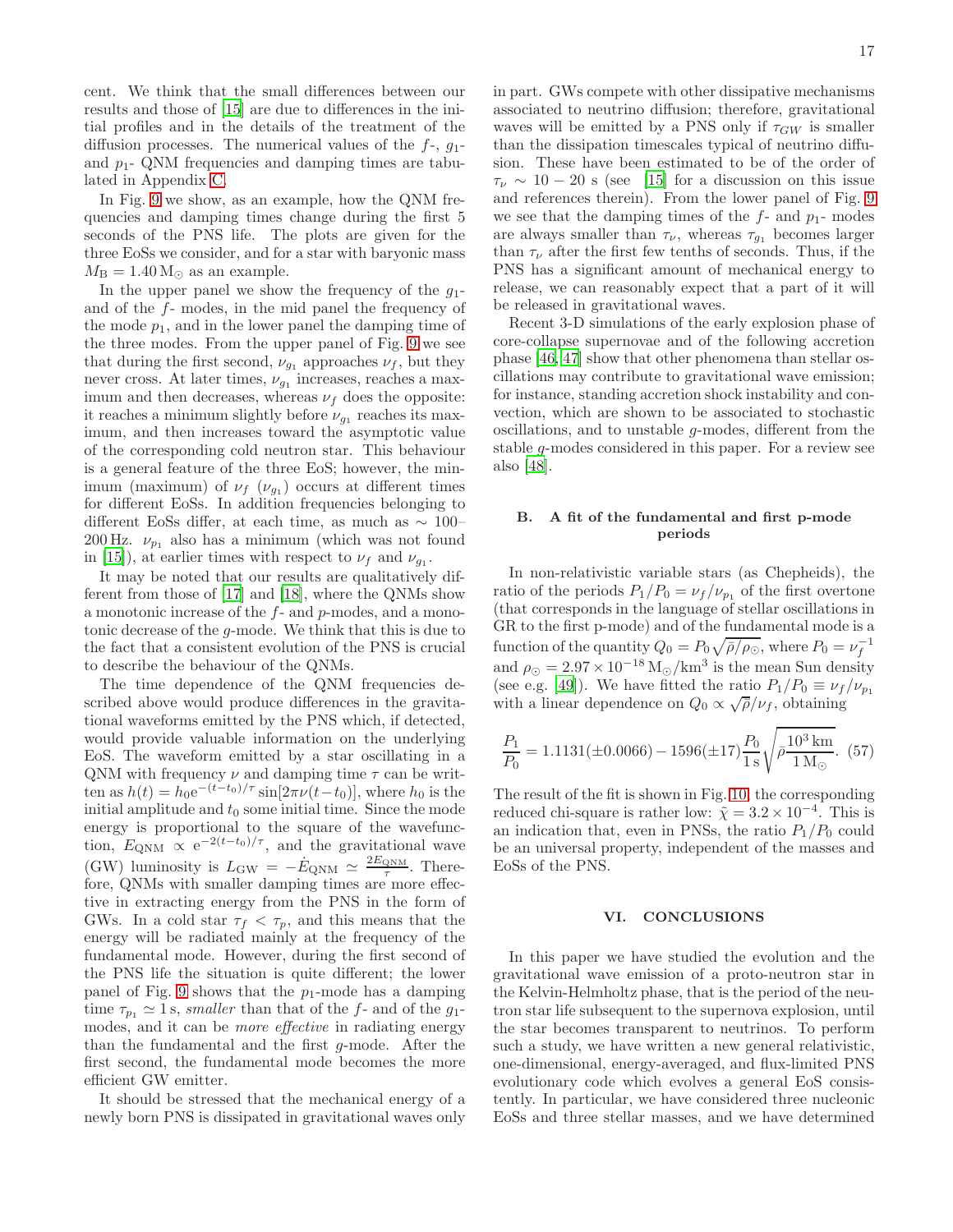![](_page_17_Figure_0.jpeg)

<span id="page-17-0"></span>FIG. 10. Ratio between the first p-mode period and the fundamental period as a function of the quantity  $Q_0$ , for a PNS in the configurations studied in this paper. The points at the top-left correspond to late evolutionary times, whereas the initial configurations are in the bottom-right. See text for details.

the neutrino cross sections self-consistently with the corresponding EoS. The EoSs considered are all nucleonic (without hyperons) and are obtained (i) by the extrapolation from the measured nuclear properties (the LS-bulk EoS [\[19\]](#page-21-15)) (ii) by the nuclear relativistic mean-field theory (the GM3 EoS [\[23\]](#page-21-20)) (iii) by the nuclear non-relativistic many-body theory (the CBF-EI EoS [\[20](#page-21-16), [21\]](#page-21-17)). We have determined the frequencies of the quasi-normal oscillation modes for the different EoSs and stellar masses using the general relativistic stellar perturbation theory.

The main improvements with respect to previous works introduced by our study are the following.

- We have developed and tested a new fitting formula for the interacting part of the baryon free energy (i.e., neutrons plus protons), which is valid for high density matter, finite temperature, and arbitrary proton fractions. We used this fitting formula to derive the other thermodynamical quantities. This formula is suitable to be used in evolutionary codes.
- We have computed the neutrino cross sections for the many-body theory EoS of [\[20](#page-21-16), [21\]](#page-21-17). They have been computed at the mean-field level [\[32](#page-22-6)], that is, the interaction between baryons has been accounted for modifying the baryon energy spectra by means of density-, temperature-, and compositiondependent effective masses and single-particle energies.
- We used these neutrino cross sections to evolve the PNS with the many-body EoS in a consistent way. To our knowledge, this is the first time that a PNS with a many-body EoS has been evolved with consistently determined neutrino opacities. From this

evolution, we have determined the stellar quasinormal modes.

Our main results are the following.

- The PNS evolution depends on the adopted EoS. In particular, for the many-body EoS CBF-EI the PNS cooling is faster than that with the mean-field EoS GM3, which in turn is faster than that with the extrapolated EoS LS-bulk. In the extrapolated EoS LS-bulk the effective baryon masses have been assumed to be equal to the bare ones, and the result is that this EoS is "less interacting" than the others in the computation of the neutrino cross sections.
- The deleptonization of the PNS with the CBF-EI EoS is almost completed at the end of the Jouleheating phase (similarly to what was found in the first PNS numerical studies by [\[1](#page-21-0)] and [\[2\]](#page-21-7)), whereas the deleptonization for the GM3 and LS-bulk EoSs proceeds during the cooling phase (as found in [\[3\]](#page-21-1)). Pons et al. [\[3\]](#page-21-1) explained this difference with the over-simplifications in the treatment of the neutrino opacities in [\[1](#page-21-0), [2](#page-21-7)]. However, we compute the neutrino cross sections for the CBF-EI and the other EoSs with the same procedure of [\[3](#page-21-1)]. Therefore, the faster deleptonization is a feature also due to the EoS properties and not only to the treatment of neutrino opacities.
- The total number of electron antineutrinos detected depends on the gravitational binding energy but is not completely determined by it. In particular, the CBF-EI EoS has more antineutrinos detected than the LS-bulk EoS, even though its binding energy is smaller. This is due to the fact that the PNS with CBF-EI EoS has higher temperatures than those with the other EoSs, hence the electron antineutrino distribution function at the neutrinosphere is smoother and more antineutrinos have energies larger than the detector energy threshold. This result remarks the importance of an accurate modeling of the PNS evolution in order to extract information on the PNS physics from the neutrino signal.
- We show that during the first second, the frequencies at which the PNS oscillates emitting gravitational waves have a non monotonic behaviour. The fundamental mode frequency decreases, reaches a minimum and then increases toward the value corresponding to the cold neutron star which forms at the end of the evolution. The frequency of the first g mode increases, reaches a maximum and then decreases to the asymptotic zero limit, that of the mode  $p_1$  has a less pronounced minimum at earlier times with respect to the f mode. We show that this behaviour, already noted in [\[15](#page-21-11)] for the EoS GM3, is a generic feature when the PNS evolution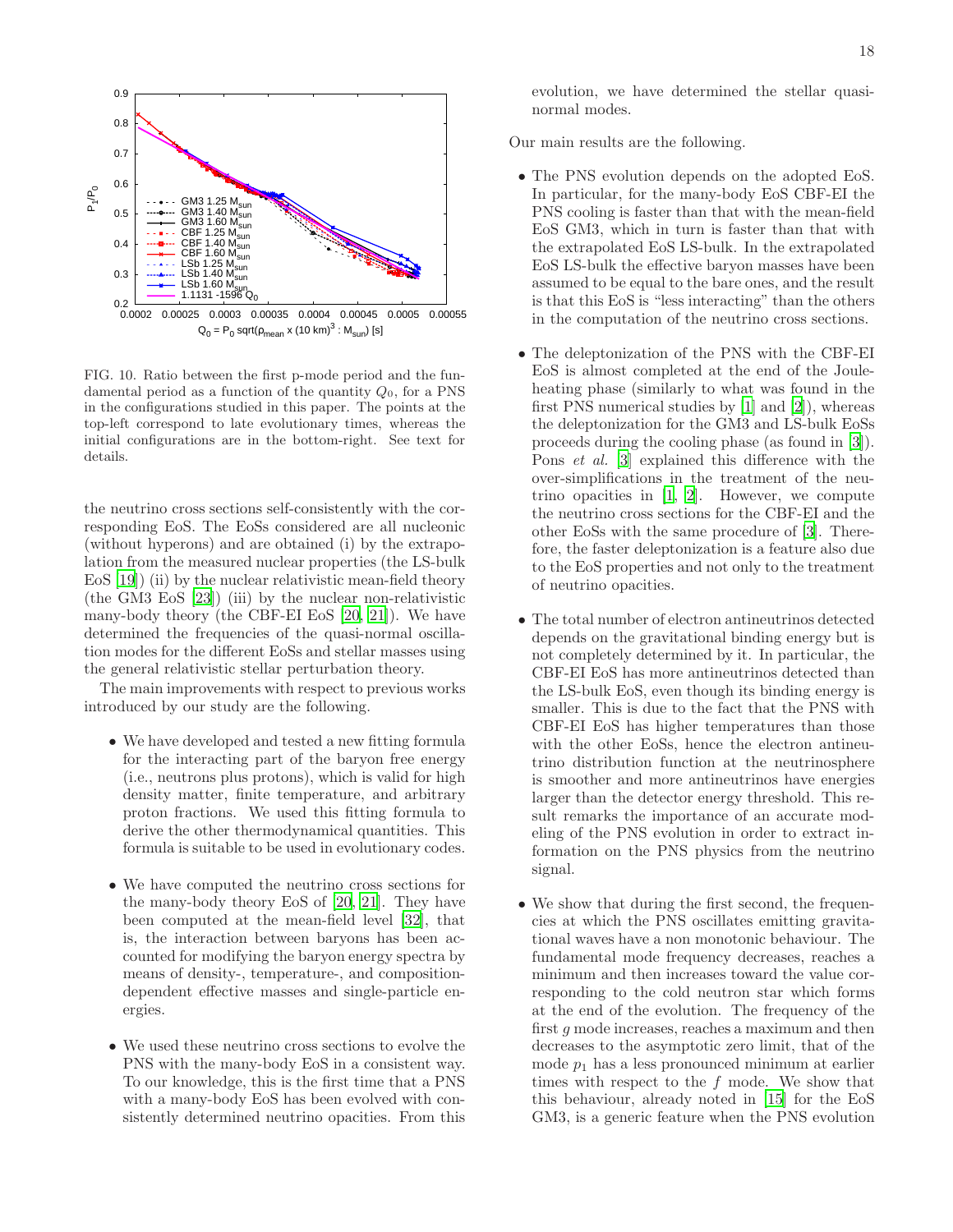is consistently described, and that the timescale depends on the EoS. Indeed the time needed to reach the minimum (maximum) for the  $f - (g_1)$  mode can differ by as much as half a second for the EoS we consider.

During the first second, the damping time of all modes is shorter than the neutrino diffusive timescale  $(\sim 10 \,\mathrm{s})$ ; therefore gravitational wave emission may be competitive in subtracting energy from the star. This remains true at later time only for the fundamental mode and for the first  $p$ mode. However, the damping time of the f mode is much shorter, thus we should expect that after the first few seconds gravitational waves will be emitted mainly at the corresponding frequency.

- The QNM frequencies depend not only on the EoS, but also on the stellar baryon mass. In particular, we find that for a lower mass, at the beginning the  $p_1$ -mode has higher frequency; for instance, for the  $1.25 M_{\odot}$  star it approaches 2 kHz.
- We have found a relation between the fundamental and first p-mode frequencies and the mean stellar density [Eq. [\(57\)](#page-16-1)] which is valid during all PNS phases for the cases considered in this paper. This may be an universal property of PNSs, independent of the mass and the EoS.

This paper may be improved in several directions. About the microphysics, improvements may be done to the neutrino cross section treatment, for example including the effects of collective excitations [\[50,](#page-23-14) [51\]](#page-23-15) and the weak magnetism correction [\[52\]](#page-24-0). Consistently computed neutrino cross sections in the many-body theory for finite temperature and high density matter would be welcome too. About the EoS, it would be interesting to include more physical ingredients, like hyperons and the presence of a crust (alpha particles and a lattice). However, we do not expect dramatic changes for the inclusion of a crust since we have checked that alpha particles do form only near the stellar surface and towards the end of our simulations (Appendix [B 3\)](#page-20-0). About the PNS evolution, it would be interesting to abandon the request of beta equilibrium (even though, we have checked that beta equilibrium is almost respected in most of the star, apart for a region near the stellar layer at the beginning of the simulation, see Appendix  $B2$  and  $[1, 3]$  $[1, 3]$  and to allow for the presence of muons and tauons, accounting for the transport of their relative lepton numbers. A major improvement to our work would be the inclusion of accretion [\[9](#page-21-8), [11](#page-21-22)[–13\]](#page-21-9) and convection [\[10](#page-21-21)], which could have an important effect on the evolution. Finally, we are using as initial configurations the final profile obtained from an old simulation [\[35\]](#page-22-9), conveniently rescaling it with the total stellar mass. This brings a significant amount of uncertainties; to increase the accuracy of the evolution it would be important to consistently use the final profiles of more modern core-collapse simulations.

### ACKNOWLEDGMENTS

This work has been partially supported by NewComp-Star, COST Action MP1304, by the H2020-MSCA-RISE-2015 Grant No. StronGrHEP-690904, by INFN (through grant TEONGRAV), and supported in part by the U.S. Department of Energy, Office of Science, Office of Nuclear Physics, under Contract No. DE-AC02-06CH11357 (A. L.). J.A.P. acknowledges support by the Spanish MINECO grant AYA2015-66899-C2-2-P.

## <span id="page-18-0"></span>Appendix A: Fitting procedure

The fit has been performed using a set of points on an evenly spaced Cartesian  $11 \times 50 \times 12$  grid in  $(Y_p; T; n_B)$ , from  $(0; 1 \text{ MeV}; 0.04 \text{ fm}^{-3})$  to  $(0.5; 50 \text{ MeV}; 0.48 \text{ fm}^{-3}),$ with steps of  $(0.05; 1 \,\mathrm{MeV}; 0.04 \,\mathrm{fm}^{-3})$ . The fit is strictly valid for  $n_B \text{ ∈ } (0.04; 0.48) \text{ fm}^{-3}$  and  $T \text{ ∈ } (1; 50) \text{ MeV}$ , but its analytic form is suitable to be used also for  $n_{\rm B}$  < 0.04 fm<sup>-3</sup> and T < 1 MeV, see Sec. [II B.](#page-2-4) First, we have fitted *only* the interacting free energy  $f_{\text{B}}^{I}$ , computing the root mean square  $\sigma_f$ . We have done the same for the interacting entropy and pressure, obtaining the root mean squares  $\sigma_s$  and  $\sigma_P$ . Then, we have simultaneously fitted the interacting free energy, entropy, and pressure, giving to each fitting point  $p_i$  an uniform error  $\sigma_{i=\{f;s;P\}}$  that depends on which quantity that point is describing (the free energy, the entropy, or the pressure). The result of the fit of the GM3 and CBF-EI EoS, is shown in Tab. [II.](#page-19-1) We have tried to include in the fit also the second order derivatives,  $\partial^2 f_B / \partial T^2$ ,  $\partial^2 f_B / \partial n_B^2$ , and  $\partial^2 f_{\rm B}/\partial T \partial n_{\rm B}$ , but the resulting fit did not improve its accuracy.

We have checked that in the range we consider, the fits for the GM3 and the CBF-EI EoSs satisfy the thermodynamic stability conditions (Eqs. (13) and (14) of [\[24\]](#page-22-0))

$$
\left. \frac{\partial s_{\rm B}}{\partial T} \right|_{n_{\rm B}} > 0,\tag{A1}
$$

$$
\left. \frac{\partial P_{\rm B}}{\partial n} \right|_{T} > 0. \tag{A2}
$$

## <span id="page-18-1"></span>Appendix B: Code checks

In this appendix we show the checks of the accuracy of the code, and we justify a posteriori the assumption of beta equilibrium and the assumption of a baryon EoS made of an interacting gas with neither alpha particles nor a solid crust. For simplicity, we show the results of a PNS evolved with the CBF-EI EoS and with total baryon mass  $M_{\rm B} = 1.60 \,\rm M_{\odot}$ ; the results for the other EoSs and the other baryon masses are similar.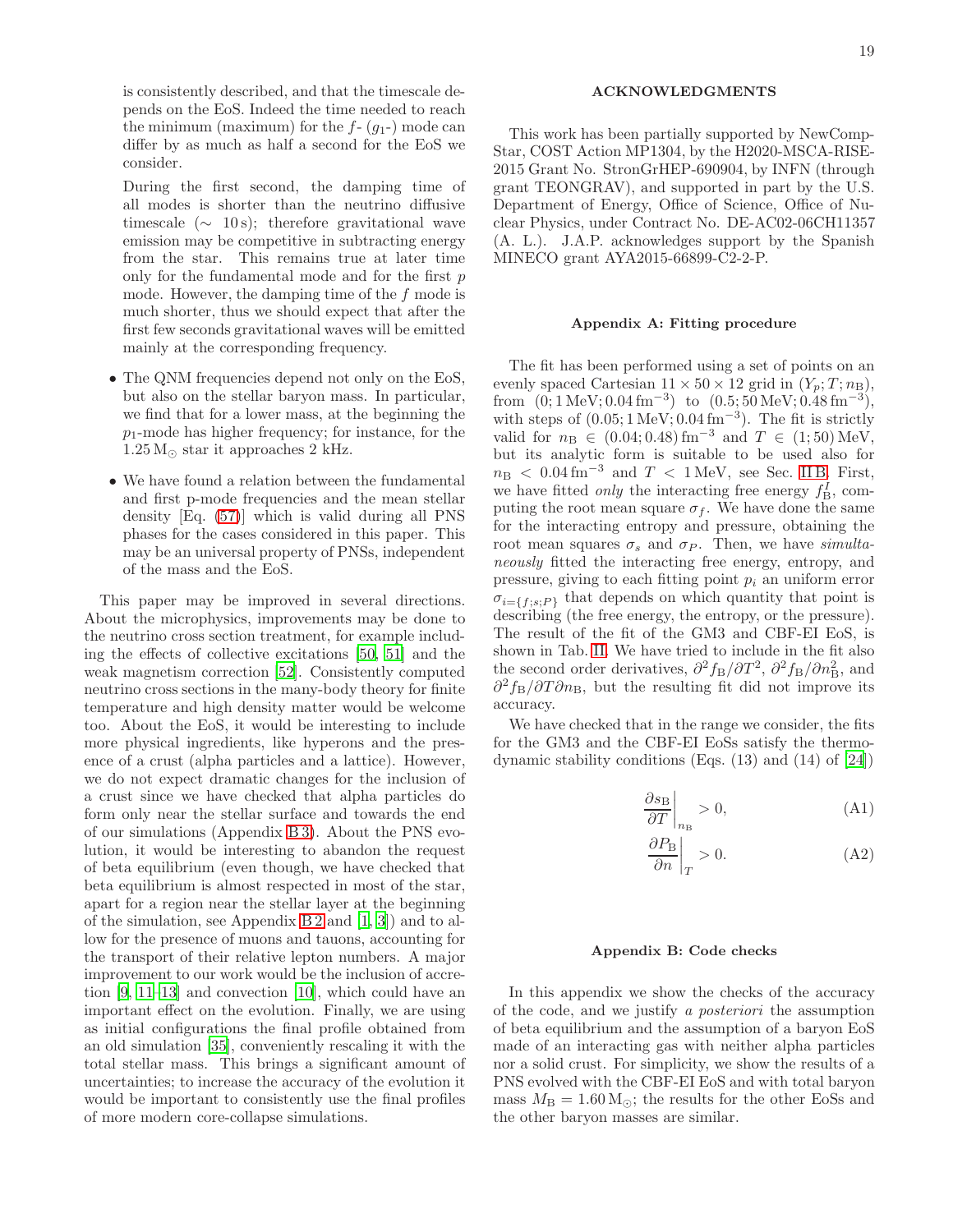<span id="page-19-1"></span>TABLE II. Interacting baryon free energy per baryon fitting parameters, Eqs. [\(10\)](#page-2-2) and [\(11\)](#page-2-3). In the first column, we report the fitting coefficient for SNM and PNM, in the second and third columns we report the results of the fit for the GM3 and CBF-EI EoSs, in the fourth and last column, we report the polynomial that is multiplied by that coefficient in the fitting formula. In the last two rows we report the number of points used in the fit and the reduced chi-squared. Energies are in MeV and lengths in fm.

| coeff.              | GM3          | CBF-EI        | polynomial                  |
|---------------------|--------------|---------------|-----------------------------|
| $a_{1,\text{SNM}}$  | $-402.401$   | $-284.592$    | $4Y_p(1-Y_p)n_B$            |
| $a_{2, \text{SNM}}$ | 1290.54      | 676.121       | $4Y_p(1-Y_p)n_{\rm B}^2$    |
| $a_{3, \text{SNM}}$ | $-1540.52$   | $-662.847$    | $4Y_p(1-Y_p)n_{\rm B}^3$    |
| $a_{4, \text{SNM}}$ | 903.8        | 667.492       | $4Y_p(1-Y_p)n_{\rm B}^4$    |
| $a_{5, \text{SNM}}$ | 0.0669357    | 0.112911      | $4Y_p(1-Y_p)n_B T^2$        |
| $a_{6, \text{SNM}}$ | 0.000680098  | $-0.00124098$ | $4Y_p(1-Y_p)n_B T^3$        |
| $a_{7, \text{SNM}}$ | $-0.0769298$ | $-0.148538$   | $4Y_p(1-Y_p)n_{\rm B}^2T^2$ |
| $a_{8, \text{SNM}}$ | 0.000915968  | 0.00192405    | $4Y_p(1-Y_p)n_{\rm B}^2T^3$ |
| $a_{1, \text{PNM}}$ | $-274.544$   | $-121.362$    | $(1-2Y_p)^2 n_{\rm B}$      |
| $a_{2, \text{PNM}}$ | 1368.86      | 101.948       | $(1-2Y_p)^2n_{\rm B}^2$     |
| $a_{3, \text{PNM}}$ | $-1609.15$   | 1079.08       | $(1-2Y_p)^2 n_{\rm B}^3$    |
| $a_{4, \text{PNM}}$ | 916.956      | $-924.248$    | $(1-2Y_p)^2 n_{\rm B}^4$    |
| $a_{5, \text{PNM}}$ | 0.0464766    | 0.0579368     | $(1-2Y_p)^2 n_{\rm B}T^2$   |
| $a_{6, \text{PNM}}$ | 0.000388966  | 0.000495044   | $(1-2Y_p)^2 n_{\rm B} T^3$  |
| $a_{7,\text{PNM}}$  | $-0.0572916$ | $-0.0729861$  | $(1-2Y_p)^2n_{\rm B}^2T^2$  |
| $a_{8, \text{PNM}}$ | 0.00055403   | 0.000749914   | $(1-2Y_p)^2n_{\rm B}^2T^3$  |
| N                   | 19782        | 18686         |                             |
| $\tilde{\chi}$      | 4.18         | 2.05          |                             |

### <span id="page-19-0"></span>1. Energy and lepton number conservation

The total energy and other quantum numbers (i.e., the baryon number) are conserved in every physical process. Our code enforces the conservation of the total baryon number  $A = M_B/m_n$ , but as it evolves, the PNS loses energy and lepton number since neutrinos are allowed to escape from the star. Since the total energy of a star (matter plus neutrinos) in spherical symmetry is given by its gravitational mass  $M$ , the total energy of the system (stellar energy plus energy of the emitted neutrinos) is given by

$$
E_{\text{total}} = M(t) + \int_{200 \text{ ms}}^{t} L_{\nu}(t) dt, \tag{B1}
$$

where  $L_{\nu}$  is defined in Eq. [\(49\)](#page-13-0). Similarly, for the electron lepton number,

$$
N_{\text{total}} = N_L(t) + \int_{200 \text{ ms}}^t 4\pi R^2 e^{\phi(R)} F_{\nu}(R) dt, \quad (B2)
$$

$$
N_L = \int_0^A Y_L(a) \mathrm{d}a,\tag{B3}
$$

where  $N_L$  is the total number of electronic leptons in the star, and  $F_{\nu}$  is the electron neutrino number flux (we do

![](_page_19_Figure_10.jpeg)

<span id="page-19-2"></span>FIG. 11. Total energy  $E_{total}$  and total lepton number Ntotal conservation for a PNS with the CBF-EI EoS and  $1.60 M_{\odot}$  baryon mass, normalized with the stellar initial energy and lepton number (our simulations start at 200 ms, see Sec. [IV B\)](#page-9-2). The timestep is changed during the evolution in such a way that the relative variation in a timestep of the profiles of entropy per baryon and lepton fraction is approximately equal to  $10^{-4}$ .

not account for the other lepton numbers since we do not include muons and tauons in the EoSs and moreover  $\mu_{\nu_{\mu}} = \mu_{\nu_{\tau}} = 0$ .

Since the conservation of  $E_{total}$  and  $N_{total}$  has not been enforced, they provide a test for our simulations. From Fig. [11](#page-19-2) and from the top plot of Fig. [12,](#page-20-2) it is clear that they are conserved better than about 0.03% during the evolution.

In Fig. [12](#page-20-2) we show, for different fixed timesteps and for different grid dimensions, the total and instantaneous energy conservation from 0.2 s to 1 s. The instantaneous energy fractional conservation is defined as

i.e.f.c. = 
$$
\frac{|\dot{M} + L_{\nu}|}{L_{\nu}}
$$
. (B4)

We see that reducing the timestep the energy conservation is improved. The instantaneous energy fractional conservation as a function of time shows regular spikes,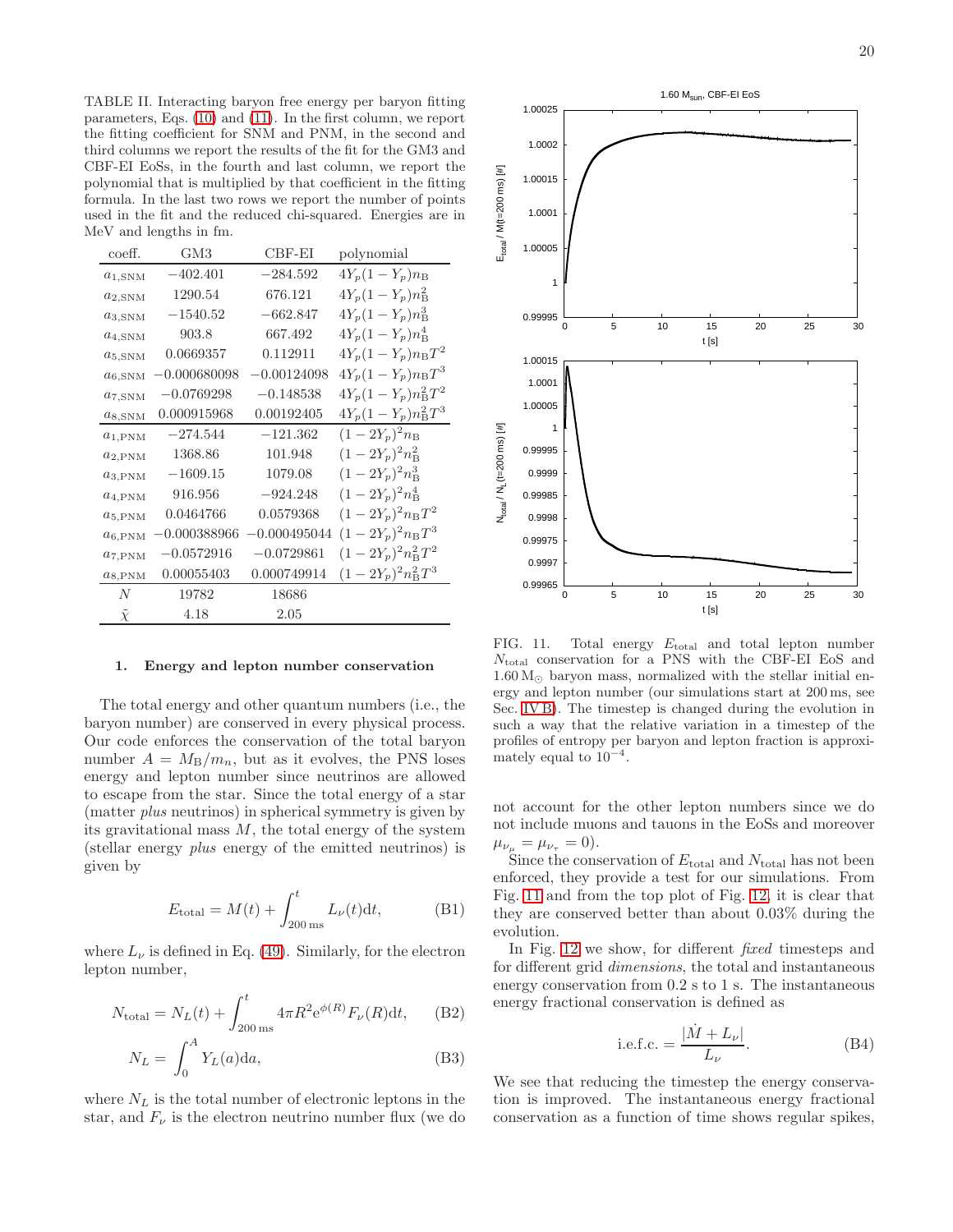![](_page_20_Figure_0.jpeg)

<span id="page-20-2"></span>FIG. 12. Total energy  $E_{total}$  (normalized with the stellar initial energy) and instantaneous energy fractional conservation for a PNS with the CBF-EI EoS and  $1.60 M_{\odot}$  baryon mass. The timestep dt is kept fixed during the evolution and n is the number of grid points. The plots begin at 200 ms because this is the initial time of our simulations (see Sec. [IV B\)](#page-9-2).

whose number doubles (triples) if we double (triple) the grid points, and whose magnitude is approximately inversely proportional to the timestep. We explain these spikes with the non-linearity of the transport equations  $(36)$ , Sec. 19.1). In fact, the temperature and the neutrino degeneracy appear inside and outside the gradients in the transport equations [Eqs.  $(40)$ – $(43)$ ]. As a consequence, the power in the Fourier space is accumulated in the shorter wavelengths and is finally released in the longer wavelengths of the solution. This explains why the frequency of the peaks changes with the grid spacing. The spikes of the instantaneous energy conservation have magnitudes which increase when the timestep is lowered, since one is dividing over a smaller timestep an approximately constant energy jump,  $[M(t + dt) - M(t)]/dt$ . These spikes do not undermine the overall conservation of the energy and lepton number and the PNS evolution, see Fig. [11](#page-19-2) and upper plot of Fig. [12.](#page-20-2)

### <span id="page-20-1"></span>2. Beta equilibrium

Our code (as in [\[2\]](#page-21-7)) assumes beta equilibrium, Eqs. [\(14\)](#page-3-3). This approximation is valid if the timescale of the beta equilibrium is shorter than the dynamical timescale. We estimate the beta equilibrium timescale using Eqs.  $(16)$  and  $(17a)$  of  $[1]$ ,

$$
t_{\text{beta}} = \frac{1}{D_n},
$$
\n
$$
D_{n-1.86 \times 10^{-2} Y} T^{5} [S_{\nu}(n) - S_{\nu}(n)]
$$
\n(B5)

$$
D_n = 1.86 \times 10^{-2} Y_p T^5 [S_4(\eta_e) - S_4(\eta_\nu)]
$$

$$
\frac{1 - e^{-\Delta/T}}{n \text{eutrinos}} \qquad (B6)
$$

$$
\frac{1 - e^{-\eta_e + \eta_\nu}}{1 - e^{-\eta_e + \eta_\nu}} \frac{\text{maximum}}{\text{baryon} \cdot \text{s}},\tag{B6}
$$

$$
S_4(y) = \frac{y^5}{5} + 2\pi^2 \frac{y^3}{3} + 7\pi^4 \frac{y}{15},
$$
 (B7)

where  $D_n$  is the net rate of production of electronneutrinos,  $\eta = \mu/T$  is the degeneracy parameter, and  $\Delta = 0$  in the case of beta equilibrium (we refer the reader to [\[1](#page-21-0)] for more details). Since we have assumed beta equilibrium, we put  $1 - \exp(-\Delta/T) \equiv 1$  to estimate the corresponding timescale. This means that the value of the beta equilibrium timescale is not fully consistent.

Since the PNS structure changes due to how neutrinos transfer energy and lepton number through the stellar layers, we estimate the dynamical timescale with the formula

$$
t_{\rm dyn} = R \frac{n_{\nu}(r)}{F_{\nu}(r)},
$$
\n(B8)

where  $n_{\nu}(r)$  and  $F_{\nu}(r)$  are the neutrino number density and number flux, respectively (which depend on the radial coordinate  $r$ ), and  $R$  is the stellar radius (notice that  $F_{\nu}/n_{\nu}$  has the dimensions of a velocity).

In Fig. [13](#page-21-23) we plot the dynamical and beta equilibrium timescales for a PNS with the CBF-EI EoS and  $M_{\rm B} = 1.60 \,\rm M_{\odot}$ . The beta equilibrium is valid in most of the star, apart for a thin shell near the stellar border. Towards the end of the evolution the dynamical timescale seems to reduce, and this is counterintuitive. In fact, we have associated the dynamical timescale with the neutrino timescale. This is not true towards the end of the evolution, since as the PNS becomes optically thin the neutrinos decouple from the matter and the diffusion approximation breaks down. At that point, the neutrino timescale drops, but the stellar dynamics is actually frozen.

#### <span id="page-20-0"></span>3. Baryon gas assumption

In this paper we have not considered the formation of any kind of crust or envelope, that is, the EoS baryon part is made by an interacting gas of protons and neutrons. However, at low temperature and baryon density, the matter is not constituted by a gas of baryons only. The alpha particles (i.e., Helium nuclei) are the first species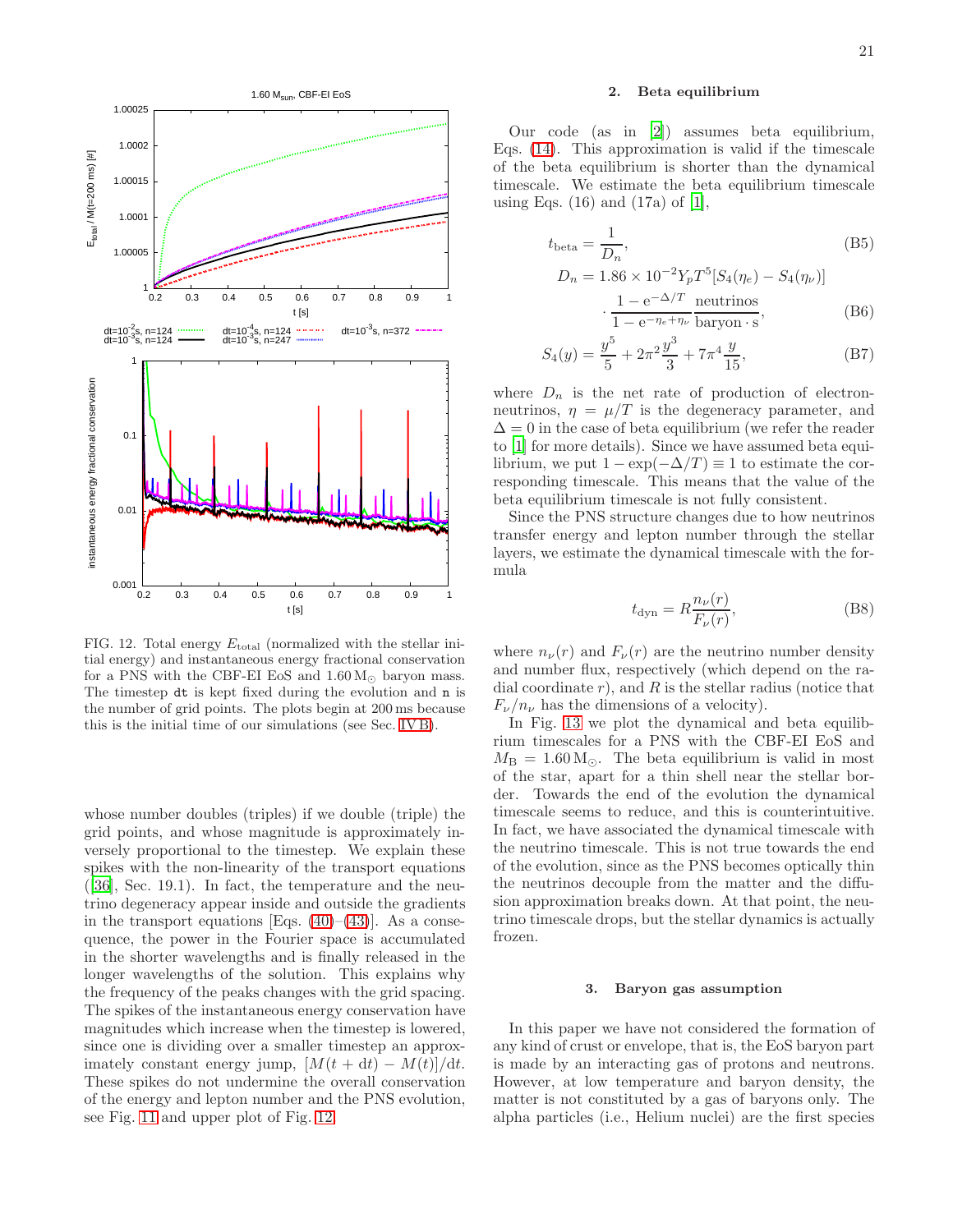![](_page_21_Figure_1.jpeg)

<span id="page-21-23"></span>FIG. 13. Dynamical timescale (solid lines) and beta equilibrium timescale (dashed lines) profiles at different times for a PNS with the CBF-EI EoS and  $1.60 M_{\odot}$  stellar mass.

that appears decreasing the temperature and the density. The critical temperature at which alpha particles begin to form, that is, the lowest temperature at which protons and neutrons are present alone as an interacting gas, depends on the baryon density and the proton fraction. Eq. (2.31) of [\[19](#page-21-15)] is an estimate of this critical

temperature,

<span id="page-21-24"></span>
$$
T_c(Y_p) = 87.76 \left(\frac{K_s}{375 \text{ MeV}}\right)^{1/2} \left(\frac{0.155 \text{ fm}^{-3}}{n_s}\right)^{1/3}
$$

$$
Y_p(1 - Y_p) \text{ MeV}, \quad (B9)
$$

where  $n_s$  and  $K_s$  are the saturation density and the incompressibility parameter at saturation density of sym-metric nuclear matter. Eq. [\(B9\)](#page-21-24) is valid for  $n_{\rm B} < n_s$ , otherwise no alpha particles may form. In Fig. [14](#page-22-10) we report the profiles of the critical temperature and the PNS temperature for different snapshots of a PNS with the CBF-EI EoS and with  $M_{\rm B} = 1.60 \,\rm M_{\odot}$ ; the results for the other EoSs and baryon masses are similar. As expected, the assumption of a proton-neutron interacting gas is valid at the beginning of the simulation and loses accuracy towards the end of the evolution, when it is not valid only in the outermost layers.

## <span id="page-21-18"></span>Appendix C: PNS quasi-normal modes

In Tables [III](#page-22-11)[-XI](#page-24-1) we report the QNM frequencies and damping times for the models considered in this paper.

- <span id="page-21-0"></span>[1] A. Burrows and J. M. Lattimer, ApJ 307[, 178 \(1986\).](http://dx.doi.org/10.1086/164405)
- <span id="page-21-7"></span>[2] W. Keil and H.-T. Janka, A&A 296, 145 (1995).
- <span id="page-21-1"></span>[3] J. A. Pons, S. Reddy, M. Prakash, J. M. Lattimer, and J. A. Miralles, ApJ 513[, 780 \(1999\),](http://dx.doi.org/10.1086/306889) [astro-ph/9807040.](http://arxiv.org/abs/astro-ph/9807040)
- <span id="page-21-2"></span>[4] K. Hirata, T. Kajita, M. Koshiba, M. Nakahata, Y. Oyama, N. Sato, A. Suzuki, M. Takita, Y. Totsuka, T. Kifune, T. Suda, K. Takahashi, T. Tanimori, K. Miyano, M. Yamada, E. W. Beier, L. R. Feldscher, S. B. Kim, A. K. Mann, F. M. Newcomer, R. Van, W. Zhang, and B. G. Cortez, Phys. Rev. Lett. 58, 1490 (1987).
- <span id="page-21-3"></span>[5] R. M. Bionta, G. Blewitt, C. B. Bratton, D. Casper, A. Ciocio, R. Claus, B. Cortez, M. Crouch, S. T. Dye, S. Errede, G. W. Foster, W. Gajewski, K. S. Ganezer, M. Goldhaber, T. J. Haines, T. W. Jones, D. Kielczewska, W. R. Kropp, J. G. Learned, J. M. LoSecco, J. Matthews, R. Miller, M. S. Mudan, H. S. Park, L. R. Price, F. Reines, J. Schultz, S. Seidel, E. Shumard, D. Sinclair, H. W. Sobel, J. L. Stone, L. R. Sulak, R. Svoboda, G. Thornton, J. C. van der Velde, and C. Wuest, [Phys. Rev. Lett.](http://dx.doi.org/ 10.1103/PhysRevLett.58.1494) 58, 1494 (1987).
- <span id="page-21-4"></span>[6] H. T. Janka, T. Melson, and A. Summa, Ann. Rev. Nucl. Part. Sci. 66, 341 (2016), arXiv:1602.05576 [astro-ph.SR].
- <span id="page-21-5"></span>[7] L. Hüdepohl, B. Müller, H.-T. Janka, A. Marek, and G. G. Raffelt, Physical Review Letters 104, 251101 (2010), [arXiv:0912.0260 \[astro-ph.SR\].](http://arxiv.org/abs/0912.0260)
- <span id="page-21-6"></span>[8] T. Fischer, S. C. Whitehouse, A. Mezzacappa, F.-K. Thielemann, and M. Liebendörfer, A&A 517, A80 (2010), [arXiv:0908.1871 \[astro-ph.HE\].](http://arxiv.org/abs/0908.1871)
- <span id="page-21-8"></span>[9] A. Burrows, ApJ 334[, 891 \(1988\).](http://dx.doi.org/10.1086/166885)
- <span id="page-21-21"></span>[10] L. F. Roberts, G. Shen, V. Cirigliano, J. A. Pons, S. Reddy, and S. E. Woosley, Physical Review Letters 108, 061103 (2012), [arXiv:1112.0335 \[astro-ph.HE\].](http://arxiv.org/abs/1112.0335)
- <span id="page-21-22"></span>[11] T. Takiwaki, K. Kotake, and Y. Suwa, ApJ 786, 83 (2014), [arXiv:1308.5755 \[astro-ph.SR\].](http://arxiv.org/abs/1308.5755)
- [12] T. Melson, H.-T. Janka, and A. Marek, ApJL 801, L24 (2015), [arXiv:1501.01961 \[astro-ph.SR\].](http://arxiv.org/abs/1501.01961)
- <span id="page-21-9"></span>[13] B. Müller, MNRAS 453[, 287 \(2015\),](http://dx.doi.org/10.1093/mnras/stv1611) arXiv:1506.05139 [astro-ph.SR].
- <span id="page-21-10"></span>[14] L. F. Roberts, ApJ 755[, 126 \(2012\),](http://dx.doi.org/10.1088/0004-637X/755/2/126) arXiv:1205.3228 [astro-ph.HE].
- <span id="page-21-11"></span>[15] V. Ferrari, G. Miniutti, and J. A. Pons, MNRAS 342, 629 (2003), [astro-ph/0210581.](http://arxiv.org/abs/astro-ph/0210581)
- <span id="page-21-12"></span>[16] V. Ferrari, L. Gualtieri, J. Pons, and A. Stavridis, [Mon.Not.Roy.Astron.Soc.](http://dx.doi.org/ 10.1111/j.1365-2966.2004.07698.x) **350**, 763 (2004), [arXiv:astro-ph/0310896 \[astro-ph\].](http://arxiv.org/abs/astro-ph/0310896)
- <span id="page-21-13"></span>[17] G. F. Burgio, V. Ferrari, L. Gualtieri, and H.-J. Schulze, PRD 84[, 044017 \(2011\),](http://dx.doi.org/10.1103/PhysRevD.84.044017) [arXiv:1106.2736 \[astro-ph.SR\].](http://arxiv.org/abs/1106.2736)
- <span id="page-21-14"></span>[18] H. So[tani and T. Takiwaki,](http://dx.doi.org/10.1103/PhysRevD.94.044043) Phys. Rev. D94, 044043 (2016), [arXiv:1608.01048 \[astro-ph.HE\].](http://arxiv.org/abs/1608.01048)
- <span id="page-21-15"></span>[19] J. M. Lattimer and F. D. Swesty, Nuclear Physics A 535, 331 (1991).
- <span id="page-21-16"></span>[20] O. Benhar and A. Lovato, ArXiv e-prints (2017, submitted to Phys. Rev. C), [arXiv:1706.00760 \[nucl-th\].](http://arxiv.org/abs/1706.00760)
- <span id="page-21-17"></span>[21] A. Lovato, O. Benhar, and G. Camelio, (forthcoming).
- <span id="page-21-19"></span>[22] N. K. Glendenning, ApJ 293[, 470 \(1985\).](http://dx.doi.org/10.1086/163253)
- <span id="page-21-20"></span>[23] N. K. Glendenning and S. A. Moszkowski, Physical Review Letters 67, 2414 (1991).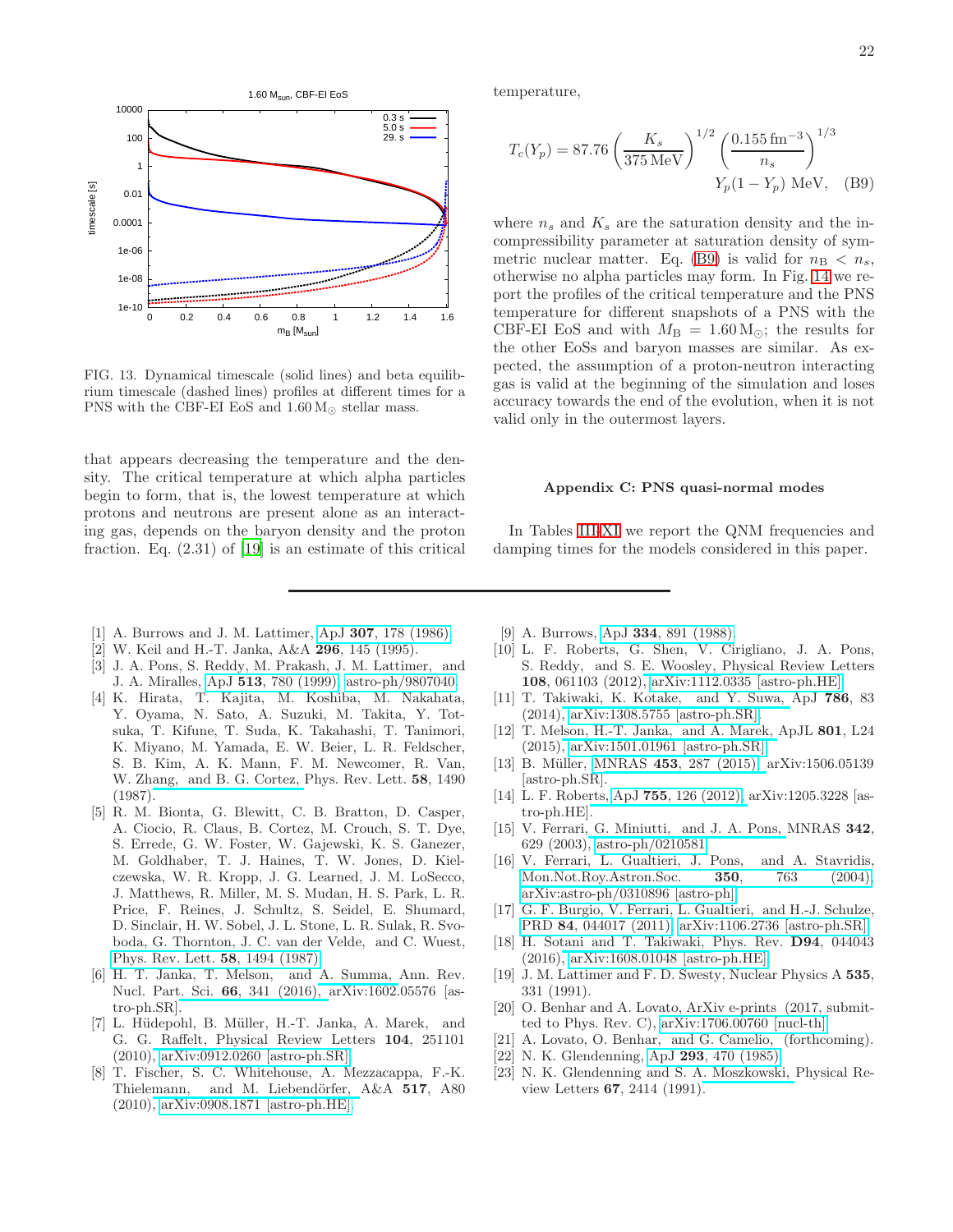![](_page_22_Figure_1.jpeg)

<span id="page-22-10"></span>FIG. 14. Stellar temperature (solid lines) and critical temperature (dashed lines) for the formation of alpha particles at different times, for a PNS with the CBF-EI EoS and  $1.60 M_{\odot}$ baryon mass. When the baryon density reaches the nuclei density, 0.155 fm<sup>−</sup><sup>3</sup> , alpha particles could not form and we do not plot the critical temperature anymore.

<span id="page-22-11"></span>TABLE III. QNMs for a  $M<sub>B</sub> = 1.25 M<sub>o</sub>$  star evolved with the GM3 EoS. The column content, from left to right, is: time of the snapshot (in s), frequency (in Hz) and damping time (in s) of the  $g_1$ -,  $f$ -, and  $p_1$ -modes, stellar gravitational mass (in  $M_{\odot}$ ), and stellar radius (in km). The  $g_1$ -mode quantities are not shown when  $\tau_{g_1} \gtrsim 10^7$  s.

| t   | $\nu_{g_1}$              | $\tau_{g_1}$                | $\nu_f$ | $\tau_f$ $\nu_{p_1}$ | $\tau_{p_1}$ | M                                   | $_{R}$ |
|-----|--------------------------|-----------------------------|---------|----------------------|--------------|-------------------------------------|--------|
|     | 0.2 784.1                | 4.01                        |         |                      |              | 955.3 2.49 1712. 1.57 1.2064 22.444 |        |
|     | 0.3 776.6                | 5.91                        |         |                      |              | 928.2 2.18 1619. 1.59 1.2051 23.530 |        |
|     | 0.4 768.0                | 11.5                        |         |                      |              | 925.7 1.75 1623, 1.56 1.2036 23.320 |        |
|     | 0.5 752.9                | 25.9                        |         |                      |              | 940.5 1.48 1653. 1.55 1.2021 22.917 |        |
|     | 0.6 734.4                | 58.2                        |         |                      |              | 965.2 1.31 1696, 1.57 1.2006 22.430 |        |
|     | 0.7 715.1                | 123.                        |         |                      |              | 995.0 1.17 1752, 1.62 1.1992 21.894 |        |
|     | 0.8 695.8                | 247.                        |         |                      |              | 1027, 1.05 1817, 1.71 1.1977 21.349 |        |
|     | 0.9 676.7                | 472.                        |         |                      |              | 1058, .952 1890, 1.83 1.1962 20.812 |        |
|     | 1.0 658.2                | 873.                        |         |                      |              | 1090. .869 1976. 1.98 1.1948 20.272 |        |
|     |                          | 2.0 504.3 $1.5 \times 10^5$ |         |                      |              | 1300. 534 3386. 3.96 1.1828 15.893  |        |
|     |                          | 4.0 326.8 $2.8 \times 10^5$ |         |                      |              | 1412. 446 4593. 5.96 1.1697 13.502  |        |
| 5.0 |                          |                             |         |                      |              | 1433. 434 4756. 6.46 1.1660 13.215  |        |
| 10. |                          |                             |         |                      |              | 1468, 415 5017, 6.77 1.1562 12.778  |        |
| 15. | $\overline{\phantom{a}}$ |                             |         |                      |              | 1475, .413 5074, 6.66 1.1520 12.659 |        |
| 20. |                          |                             |         |                      |              | 1473. .415 5091. 6.88 1.1502 12.600 |        |

- <span id="page-22-0"></span>[24] F. D. Swesty, Journal of Computational Physics 127, 118 (1996).
- <span id="page-22-1"></span>[25] I. Bombaci and U. Lombardo, Phys.Rev.C 44, 1892 (1991).
- <span id="page-22-2"></span>[26] G. F. Burgio and H.-J. Schulze, A&A 518[, A17 \(2010\),](http://dx.doi.org/10.1051/0004-6361/201014308) [arXiv:1002.4497 \[astro-ph.SR\].](http://arxiv.org/abs/1002.4497)
- [27] S. Balberg and A. Gal, Nuclear Physics A 625, 435 (1997), [nucl-th/9704013.](http://arxiv.org/abs/nucl-th/9704013)
- [28] C. Ducoin, J. Margueron, C. Providência, and I. Vidaña, Phys. Rev. C 83[, 045810 \(2011\),](http://dx.doi.org/ 10.1103/PhysRevC.83.045810) arXiv:1102.1283 [nu-

TABLE IV. As Tab. [III,](#page-22-11) for a  $M_{\rm B} = 1.25 \,\rm M_{\odot}$  star with the CBF-EI EoS.

|     | $\nu_{g_1}$ | $\tau_{g_1}$                | $\tau_f$ | $\nu_{p_1}$ $\tau_{p_1}$ | М                                   | R |
|-----|-------------|-----------------------------|----------|--------------------------|-------------------------------------|---|
|     | 0.2 756.2   | 3.13                        |          |                          | 1036. 4.41 1625. 1.36 1.2118 23.807 |   |
|     | 0.3 753.2   | 3.35                        |          |                          | 1001, 4.94 1546, 1.38 1.2102 24.808 |   |
|     | 0.4 767.0   | 3.47                        |          |                          | 976.8 4.45 1549. 1.34 1.2085 24.628 |   |
|     | 0.5 783.5   | 3.82                        |          |                          | 959.2 3.53 1572, 1.30 1.2068 24.238 |   |
|     | 0.6 796.5   | 4.88                        |          |                          | 950.3 2.60 1604, 1.27 1.2052 23.765 |   |
|     | 0.7 800.8   | 7.85                        |          |                          | 952.9 1.93 1643. 1.25 1.2035 23.251 |   |
|     | 0.8 795.4   | 15.4                        |          |                          | 967.7 1.55 1686, 1.25 1.2019 22.723 |   |
|     | 0.9 782.6   | 32.2                        |          |                          | 990.7 1.33 1732, 1.26 1.2004 22.200 |   |
|     | 1.0 766.1   | 66.4                        |          |                          | 1019, 1.18 1783, 1.28 1.1988 21.679 |   |
|     |             | 2.0 568.0 $2.5 \times 10^4$ |          |                          | 1296. .556 2542. 2.32 1.1856 17.255 |   |
|     |             | 4.0 377.7 $3.7 \times 10^5$ |          |                          | 1512, 385 4206, 6.46 1.1695 13.684  |   |
| 5.0 |             |                             |          |                          | 1553. .365 4643. 7.75 1.1647 13.113 |   |
| 10. |             |                             |          |                          | 1635, 330 5355, 8.57 1.1535 12.240  |   |
| 15. |             |                             |          |                          | 1659. .321 5507. 8.04 1.1499 12.012 |   |
| 20. |             |                             |          |                          | 1664. .319 5568. 8.00 1.1492 11.903 |   |

TABLE V. As Tab. [III,](#page-22-11) for a  $M_{\rm B} = 1.25 \,\rm M_{\odot}$  star with the LS-bulk EoS.

| t   | $\nu_{g_1}$ | $\tau_{q_1}$                                                      | $\tau_f$ | $\nu_{p_1}$ $\tau_{p_1}$ | $M$ R                               |  |
|-----|-------------|-------------------------------------------------------------------|----------|--------------------------|-------------------------------------|--|
|     | 0.2 870.3   | 8.57                                                              |          |                          | 1047. 1.21 1982. 1.23 1.2020 19.925 |  |
|     | 0.3839.0    | 22.0                                                              |          |                          | 1045, 1.12 1888, 1.27 1.2006 20.780 |  |
|     | 0.4 805.6   | 62.2                                                              |          |                          | 1068, 1.01 1907, 1.27 1.1992 20.506 |  |
|     | 0.5 772.9   | 161.                                                              |          |                          | 1102, .911 1961, 1.30 1.1976 20.047 |  |
|     | 0.6 742.2   | - 380.                                                            |          |                          | 1139. 821 2035. 1.37 1.1961 19.533  |  |
|     | 0.7 713.6   | 829.                                                              |          |                          | 1176. 743 2125. 1.46 1.1946 19.003  |  |
|     |             | 0.8 686.9 $1.7 \times 10^3$                                       |          |                          | 1213. 676 2231. 1.59 1.1931 18.467  |  |
|     |             | $0.9\,662.0\,3.4\times10^3\,1248.$ 622 2353, 1.74 1.1917 17.948   |          |                          |                                     |  |
|     |             | 1.0 638.7 $6.5 \times 10^3$ 1279. .579 2490. 1.92 1.1903 17.446   |          |                          |                                     |  |
|     |             | $2.0$ 473.5 $5.9 \times 10^6$ 1457, .415 4027, 3.22 1.1789 13.939 |          |                          |                                     |  |
|     |             | 4.0 $321.8$ $3.3 \times 10^5$ 1538. 372 4864. 4.89 1.1673 12.557  |          |                          |                                     |  |
|     |             | 5.0 $278.9$ $5.9 \times 10^5$ 1552. 366 5010. 5.28 1.1638 12.378  |          |                          |                                     |  |
| 10. |             |                                                                   |          |                          | 1572. 359 5267. 6.01 1.1540 12.091  |  |
| 15. |             |                                                                   |          |                          | 1575, 359 5328, 6.15 1.1493 12.025  |  |
| 20. |             |                                                                   |          |                          | 1575, .360 5352, 6.22 1.1465 11.986 |  |

cl-th].

- <span id="page-22-3"></span>[29] N. Alam, B. K. Agrawal, M. Fortin, H. Pais, C. Providência, A. R. Raduta, and A. Sulaksono, Phys. Rev. C 94, 052801 (2016), [arXiv:1610.06344 \[nucl-th\].](http://arxiv.org/abs/1610.06344)
- <span id="page-22-4"></span>[30] P. P. Eggleton, J. Faulkner, and B. P. Flannery, A&A 23, 325 (1973).
- <span id="page-22-5"></span>[31] S. M. Johns, P. J. Ellis, and J. M. Lattimer, ApJ 473, 1020 (1996), [nucl-th/9604004.](http://arxiv.org/abs/nucl-th/9604004)
- <span id="page-22-6"></span>[32] S. Reddy, M. Prakash, and J. M. Lattimer, Phys. Rev. D 58, 013009 (1998), [astro-ph/9710115.](http://arxiv.org/abs/astro-ph/9710115)
- <span id="page-22-7"></span>[33] T. Fischer, A&A 593[, A103 \(2016\),](http://dx.doi.org/10.1051/0004-6361/201628991) arXiv:1608.05004 [astro-ph.HE][.](http://arxiv.org/abs/1608.05004)
- <span id="page-22-8"></span>[34] R. W. Lindquist, [Annals of Physics](http://dx.doi.org/10.1016/0003-4916(66)90207-7) **37**, 487 (1966).
- <span id="page-22-9"></span>[35] J. R. Wilson and R. W. Mayle, in *NATO Advanced Science Institutes (ASI) Series B*, NATO Advanced Science Institutes (ASI) Series B, Vol. 216, edited by W. Greiner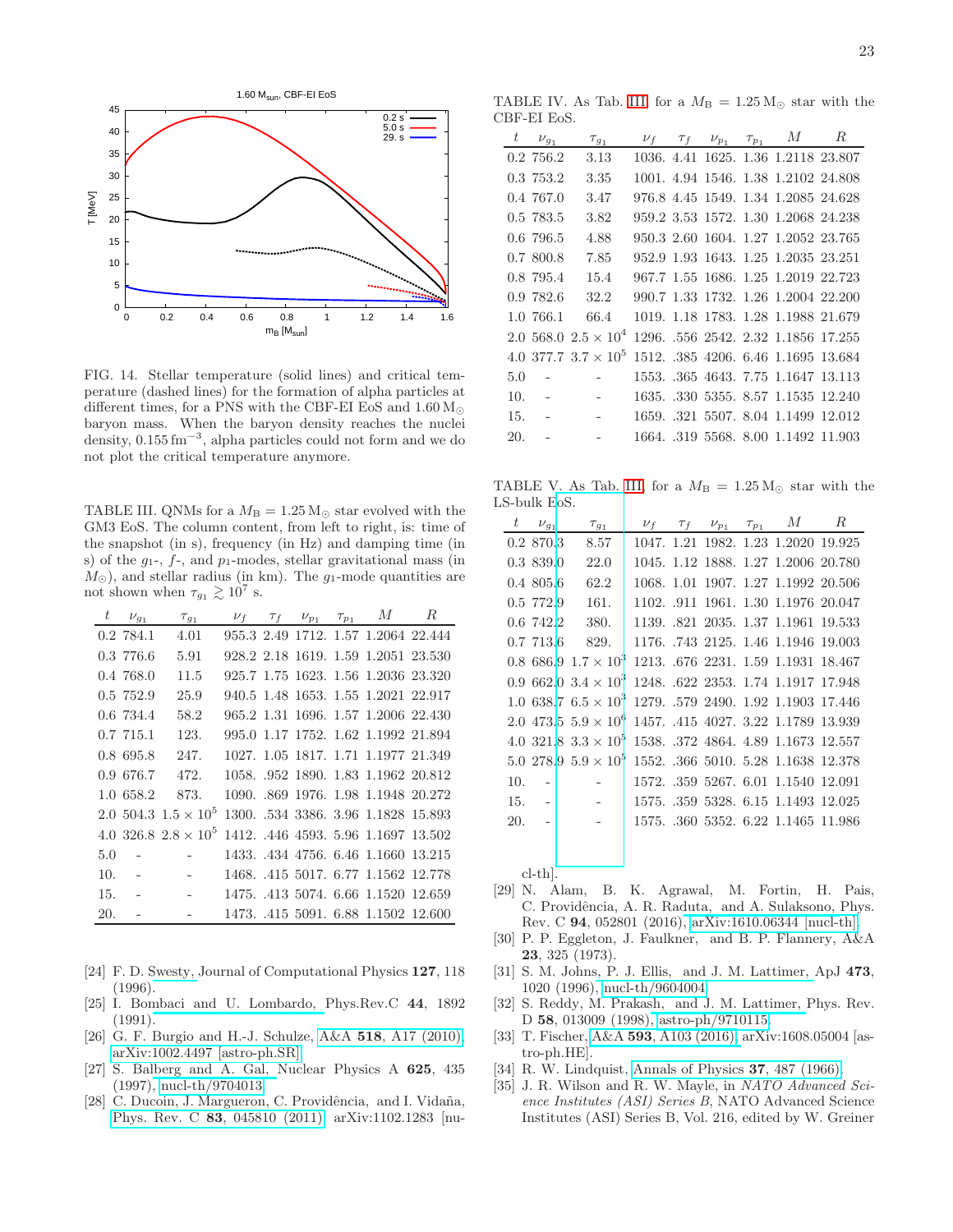TABLE VI. As Tab. [III,](#page-22-11) for a  $M_{\rm B} = 1.40 \,\rm M_{\odot}$  star with the GM3 EoS.

| t   | $\nu_{g_1}$ | $\tau_{g_1}$                           | $\nu_f$ | $\tau_f$ $\nu_{p_1}$ $\tau_{p_1}$ | М                                   | $_{R}$ |
|-----|-------------|----------------------------------------|---------|-----------------------------------|-------------------------------------|--------|
|     | 0.2 695.5   | 3.28                                   |         |                                   | 954.3 4.83 1495, 1.36 1.3553 25.961 |        |
|     | 0.3 712.6   | 3.38                                   |         |                                   | 924.5 4.62 1469. 1.35 1.3536 26.289 |        |
|     | 0.4 734.6   | 3.67                                   |         |                                   | 904.4 3.61 1494, 1.29 1.3518 25.782 |        |
|     | 0.5 751.3   | 4.78                                   |         |                                   | 895.6 2.54 1530, 1.25 1.3500 25.174 |        |
|     | 0.6 757.2   | 8.21                                   |         |                                   | 901.1 1.83 1572. 1.22 1.3482 24.560 |        |
|     | 0.7 752.5   | 17.2                                   |         |                                   | 919.9 1.46 1619. 1.21 1.3464 23.937 |        |
|     | 0.8 741.5   | 37.5                                   |         |                                   | 947.4 1.24 1672, 1.22 1.3447 23.312 |        |
|     | 0.9 727.4   | 78.7                                   |         |                                   | 979.1 1.09 1730, 1.25 1.3429 22.704 |        |
|     | 1.0 712.1   | 156.                                   |         |                                   | 1012. .972 1793. 1.29 1.3412 22.119 |        |
|     |             | 2.0 567.7 3.1 $\times$ 10 <sup>4</sup> |         |                                   | 1284. 484 2938. 2.57 1.3260 17.122  |        |
|     |             | 4.0 387.1 $4.6 \times 10^6$            |         |                                   | 1447. 372 4461. 4.15 1.3084 13.827  |        |
| 5.0 |             |                                        |         |                                   | 1476. 357 4678. 4.64 1.3033 13.450  |        |
| 10. |             |                                        |         |                                   | 1531, 335 5050, 5.14 1.2893 12.872  |        |
| 15. |             |                                        |         |                                   | 1545, 330 5142, 4.98 1.2827 12.725  |        |
| 20. |             |                                        |         |                                   | 1548, 330 5175, 4.95 1.2791 12.661  |        |

TABLE VII. As Tab. [III,](#page-22-11) for a  $M_{\rm B} = 1.40 \,\rm M_{\odot}$  star with the CBF-EI EoS.

| $t_{-}$ | $\nu_{g_1}$ | $\tau_{g_1}$                           | $\nu_f$ | $\tau_f$ $\nu_{p_1}$ $\tau_{p_1}$ | M                                   | $\boldsymbol{R}$ |
|---------|-------------|----------------------------------------|---------|-----------------------------------|-------------------------------------|------------------|
|         | 0.2 652.7   | 3.67                                   |         |                                   | 1029. 6.68 1436. 1.31 1.3613 27.434 |                  |
|         | 0.3 665.1   | 3.60                                   |         |                                   | 1004, 7.48 1410, 1.31 1.3591 27.740 |                  |
|         | 0.4 688.6   | 3.39                                   |         |                                   | 984.5 7.13 1430, 1.26 1.3570 27.266 |                  |
|         | 0.5715.0    | 3.20                                   |         |                                   | 966.5 6.27 1462. 1.21 1.3550 26.671 |                  |
|         | 0.6 741.6   | 3.12                                   |         |                                   | 950.6 5.11 1498, 1.16 1.3529 26.044 |                  |
|         | 0.7 766.0   | 3.25                                   |         |                                   | 937.7 3.84 1536, 1.12 1.3510 25.421 |                  |
|         | 0.8 785.3   | 3.89                                   |         |                                   | 931.2 2.70 1578. 1.09 1.3490 24.805 |                  |
|         | 0.9 795.7   | 5.84                                   |         |                                   | 934.4 1.91 1621, 1.07 1.3471 24.204 |                  |
|         | 1.0 795.4   | 11.0                                   |         |                                   | 948.7 1.48 1666. 1.06 1.3453 23.622 |                  |
|         |             | 2.0 633.8 5.4 $\times$ 10 <sup>3</sup> |         |                                   | 1239. .556 2308. 1.50 1.3290 18.681 |                  |
|         |             | 4.0 381.0 $3.7 \times 10^5$            |         |                                   | 1516. .337 4010. 4.28 1.3079 14.254 |                  |
| 5.0     |             |                                        |         |                                   | 1568. .315 4539. 5.48 1.3013 13.520 |                  |
| 10.     | $\sim$      |                                        |         |                                   | 1670. .280 5459. 7.33 1.2844 12.420 |                  |
| 15.     |             |                                        |         |                                   | 1703. .270 5674. 6.92 1.2778 12.146 |                  |
| 20.     |             |                                        |         |                                   | 1717. .266 5761. 6.69 1.2752 12.018 |                  |

and H. Stöcker (1989) p. 731.

- <span id="page-23-0"></span>[36] W. H. Press, S. A. Teukolsky, W. T. Vetterling, and B. P. Flannery, *Cambridge: University Press, —c1992, 2nd ed.* (1992).
- <span id="page-23-1"></span>[37] C. D. Levermore and G. C. Pomraning, ApJ 248, 321 (1981).
- <span id="page-23-2"></span>[38] Camelio, G., "Early evolution of newly born protoneutron stars,"  $(2017)$ .
- <span id="page-23-3"></span>[39] W. Kunkel, B. Madore, I. Shelton, O. Duhalde, F. M. Bateson, A. Jones, B. Moreno, S. Walker, G. Garradd, B. Warner, and J. Menzies, IAU Circ., No. 4316 (1987).
- <span id="page-23-4"></span>[40] J. M. Lattimer and A. Yahil, ApJ 340[, 426 \(1989\).](http://dx.doi.org/10.1086/167404)
- <span id="page-23-5"></span>[41] M. Ikeda *et al.*, ApJ 669[, 519 \(2007\),](http://dx.doi.org/10.1086/521547) [arXiv:0706.2283.](http://arxiv.org/abs/0706.2283)
- <span id="page-23-6"></span>[42] J. Hosaka *et al.*, Phys.Rev.D 73[, 112001 \(2006\),](http://dx.doi.org/10.1103/PhysRevD.73.112001) hep- -ex/0508053.
- <span id="page-23-7"></span>[43] K. S. Thorne and A. Campolattaro, ApJ **149**[, 591 \(1967\).](http://dx.doi.org/10.1086/149288)

TABLE VIII. As Tab. [III,](#page-22-11) for a  $M_{\rm B} = 1.40 \,\rm M_{\odot}$  star with the LS-bulk EoS.

| t   | $\nu_{g_1}$ | $\tau_{g_1}$                | $\nu_f$ |  | $\tau_f$ $\nu_{p_1}$ $\tau_{p_1}$ M R |  |
|-----|-------------|-----------------------------|---------|--|---------------------------------------|--|
|     | 0.2821.7    | 2.70                        |         |  | 1017, 2.61 1739, 1.00 1.3505 22.909   |  |
|     | 0.3 832.1   | 3.58                        |         |  | 990.7 2.07 1708. .993 1.3488 23.135   |  |
|     | 0.4 834.6   | 6.95                        |         |  | 988.7 1.46 1739. .958 1.3470 22.658   |  |
|     | 0.5 821.9   | 18.2                        |         |  | 1010. 1.16 1786. .939 1.3451 22.081   |  |
|     | 0.6 800.7   | 49.2                        |         |  | 1045. .986 1846. .938 1.3433 21.461   |  |
|     | 0.7 776.9   | 122.                        |         |  | 1086. .862 1916. .957 1.3415 20.833   |  |
|     | 0.8 752.7   | 278.                        |         |  | 1128, .761 1996, .996 1.3396 20.219   |  |
|     | 0.9 729.1   | 595.                        |         |  | 1171. .677 2087. 1.05 1.3379 19.615   |  |
|     |             | 1.0 706.3 $1.2 \times 10^3$ |         |  | 1213. .608 2190. 1.13 1.3361 19.035   |  |
|     |             | 2.0 533.6 $2.5 \times 10^5$ |         |  | 1472, .359 3688, 2.10 1.3214 14.668   |  |
| 4.0 |             |                             |         |  | 1590, .305 4757, 3.42 1.3058 12.757   |  |
| 5.0 |             |                             |         |  | 1610. .298 4946. 3.76 1.3012 12.532   |  |
| 10. |             |                             |         |  | 1644, .288 5299, 4.41 1.2877 12.165   |  |
| 15. |             |                             | 1650.   |  | .288 5394. 4.58 1.2807 12.082         |  |
| 20. |             |                             |         |  | 1650, .289 5431, 4.64 1.2764 12.042   |  |

TABLE IX. As Tab. [III,](#page-22-11) for a  $M_{\rm B} = 1.60\,\rm M_\odot$  star with the GM3 EoS.

| t   | $\nu_{g_1}$ | $\tau_{g_1}$                           |  |  | $\nu_f$ $\tau_f$ $\nu_{p_1}$ $\tau_{p_1}$ M R |  |
|-----|-------------|----------------------------------------|--|--|-----------------------------------------------|--|
|     | 0.2 548.5   | 4.72                                   |  |  | 946.8 10.6 1232, 1.41 1.5571 32.104           |  |
|     | 0.3,587.0   | 4.05                                   |  |  | 930.4 9.24 1276, 1.32 1.5546 30.898           |  |
|     | 0.4 626.4   | 3.53                                   |  |  | 915.4 7.84 1329, 1.22 1.5522 29.722           |  |
|     | 0.5 664.1   | 3.18                                   |  |  | 901.1 6.38 1381. 1.14 1.5498 28.653           |  |
|     | 0.6 699.0   | 3.04                                   |  |  | 889.0 4.82 1433, 1.07 1.5475 27.675           |  |
|     | 0.7 728.6   | 3.24                                   |  |  | 881.2 3.35 1484, 1.02 1.5453 26.797           |  |
|     | 0.8 749.6   | 4.27                                   |  |  | 881.7 2.22 1535. .983 1.5431 25.993           |  |
|     | 0.9 758.7   | 7.45                                   |  |  | 894.3 1.57 1586. .958 1.5410 25.236           |  |
|     | 1.0 757.3   | 15.6                                   |  |  | 917.9 1.25 1640. .946 1.5388 24.525           |  |
|     |             | 2.0 636.9 5.4 $\times$ 10 <sup>3</sup> |  |  | 1239. .464 2481. 1.46 1.5195 18.838           |  |
|     |             | 4.0 458.1 $6.7 \times 10^5$            |  |  | 1484, .305 4246, 2.61 1.4949 14.259           |  |
|     | 5.0 397.8   | 10 <sup>6</sup>                        |  |  | 1526. .289 4531. 3.03 1.4877 13.735           |  |
| 10. | $\sim$ $-$  |                                        |  |  | 1611. .263 5050. 3.69 1.4675 12.955           |  |
|     | $15. -$     |                                        |  |  | 1636. .256 5210. 3.62 1.4572 12.750           |  |
| 20. |             |                                        |  |  | 1646. .254 5261. 3.51 1.4509 12.665           |  |

- <span id="page-23-8"></span>[44] S. Chandrasekhar and V. Ferrari, Proceedings of the Royal Society of London Series A 432, 247 (1991).
- <span id="page-23-9"></span>[45] S. Detweiler and L. Lindblom, ApJ **292**[, 12 \(1985\).](http://dx.doi.org/10.1086/163127)
- <span id="page-23-10"></span>[46] H. Andresen, B. Müller, E. Müller, and H.-T. Janka, [Mon. Not. Roy. Astron. Soc.](http://dx.doi.org/10.1093/mnras/stx618) 468, 2032 (2017), [arXiv:1607.05199 \[astro-ph.HE\].](http://arxiv.org/abs/1607.05199)
- <span id="page-23-11"></span>[47] T. Kuroda, K. Kotake, and T. Takiwaki, Astrophys. J. 829, L14 (2016), [arXiv:1605.09215 \[astro-ph.HE\].](http://arxiv.org/abs/1605.09215)
- <span id="page-23-12"></span>[48] K. Kotake, [Comptes Rendus Physique](http://dx.doi.org/10.1016/j.crhy.2013.01.008) 14, 318 (2013), [arXiv:1110.5107 \[astro-ph.HE\].](http://arxiv.org/abs/1110.5107)
- <span id="page-23-13"></span>[49] R. F. Christy, [Ann.Rev.A&A](http://dx.doi.org/10.1146/annurev.aa.04.090166.002033) 4, 353 (1966).
- <span id="page-23-14"></span>[50] A. Lovato, C. Losa, and O. Benhar, Nuclear Physics A 901, 22 (2013), [arXiv:1210.2099 \[nucl-th\].](http://arxiv.org/abs/1210.2099)
- <span id="page-23-15"></span>[51] A. Lovato, O. Benhar, S. Gandolfi, and C. Losa, Phys. Rev. C 89, 025804 (2014), [arXiv:1310.0510 \[nucl-th\].](http://arxiv.org/abs/1310.0510)